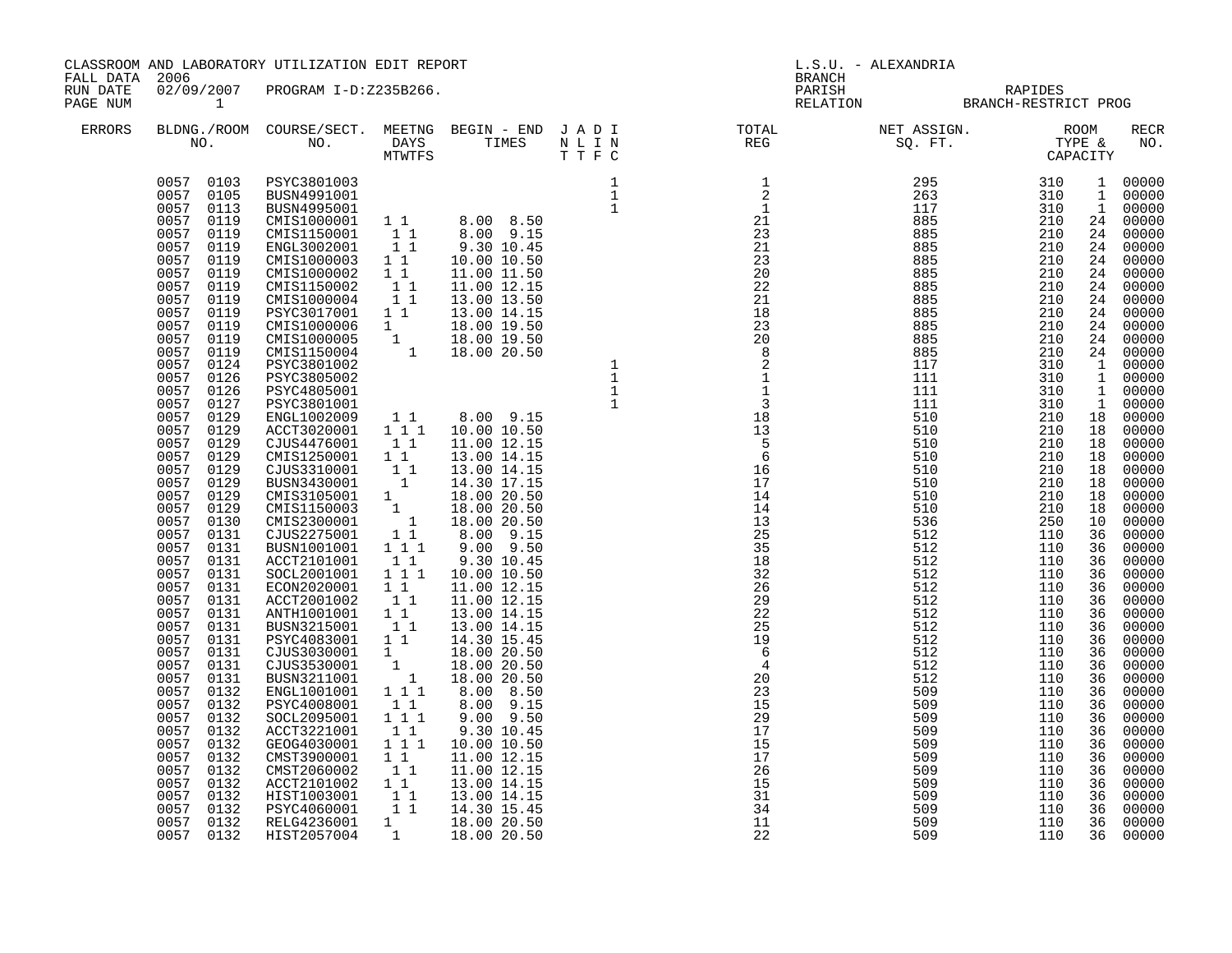| FALL DATA 2006       |                         |                                  | CLASSROOM AND LABORATORY UTILIZATION EDIT REPORT |  |  | <b>BRANCH</b>                                                                                                                                                                                                                                                                                                                                                                                                                                                                                                                                                          | L.S.U. - ALEXANDRIA                             |  |                    |
|----------------------|-------------------------|----------------------------------|--------------------------------------------------|--|--|------------------------------------------------------------------------------------------------------------------------------------------------------------------------------------------------------------------------------------------------------------------------------------------------------------------------------------------------------------------------------------------------------------------------------------------------------------------------------------------------------------------------------------------------------------------------|-------------------------------------------------|--|--------------------|
| RUN DATE<br>PAGE NUM | $\overline{\mathbf{c}}$ | 02/09/2007 PROGRAM I-D:Z235B266. |                                                  |  |  |                                                                                                                                                                                                                                                                                                                                                                                                                                                                                                                                                                        | PARISH RAPIDES<br>RELATION BRANCH-RESTRICT PROG |  |                    |
| ERRORS               |                         |                                  |                                                  |  |  |                                                                                                                                                                                                                                                                                                                                                                                                                                                                                                                                                                        |                                                 |  | <b>RECR</b><br>NO. |
|                      |                         |                                  |                                                  |  |  | $\begin{smallmatrix} \textbf{0.13} \end{smallmatrix} \begin{smallmatrix} \textbf{0.23} \end{smallmatrix} \begin{smallmatrix} \textbf{0.34} \end{smallmatrix} \begin{smallmatrix} \textbf{0.44} \end{smallmatrix} \begin{smallmatrix} \textbf{0.45} \end{smallmatrix} \begin{smallmatrix} \textbf{0.45} \end{smallmatrix} \begin{smallmatrix} \textbf{0.45} \end{smallmatrix} \begin{smallmatrix} \textbf{0.45} \end{smallmatrix} \begin{smallmatrix} \textbf{0.45} \end{smallmatrix} \begin{smallmatrix} \textbf{0.45} \end{smallmatrix} \begin{smallmatrix} \textbf{$ |                                                 |  |                    |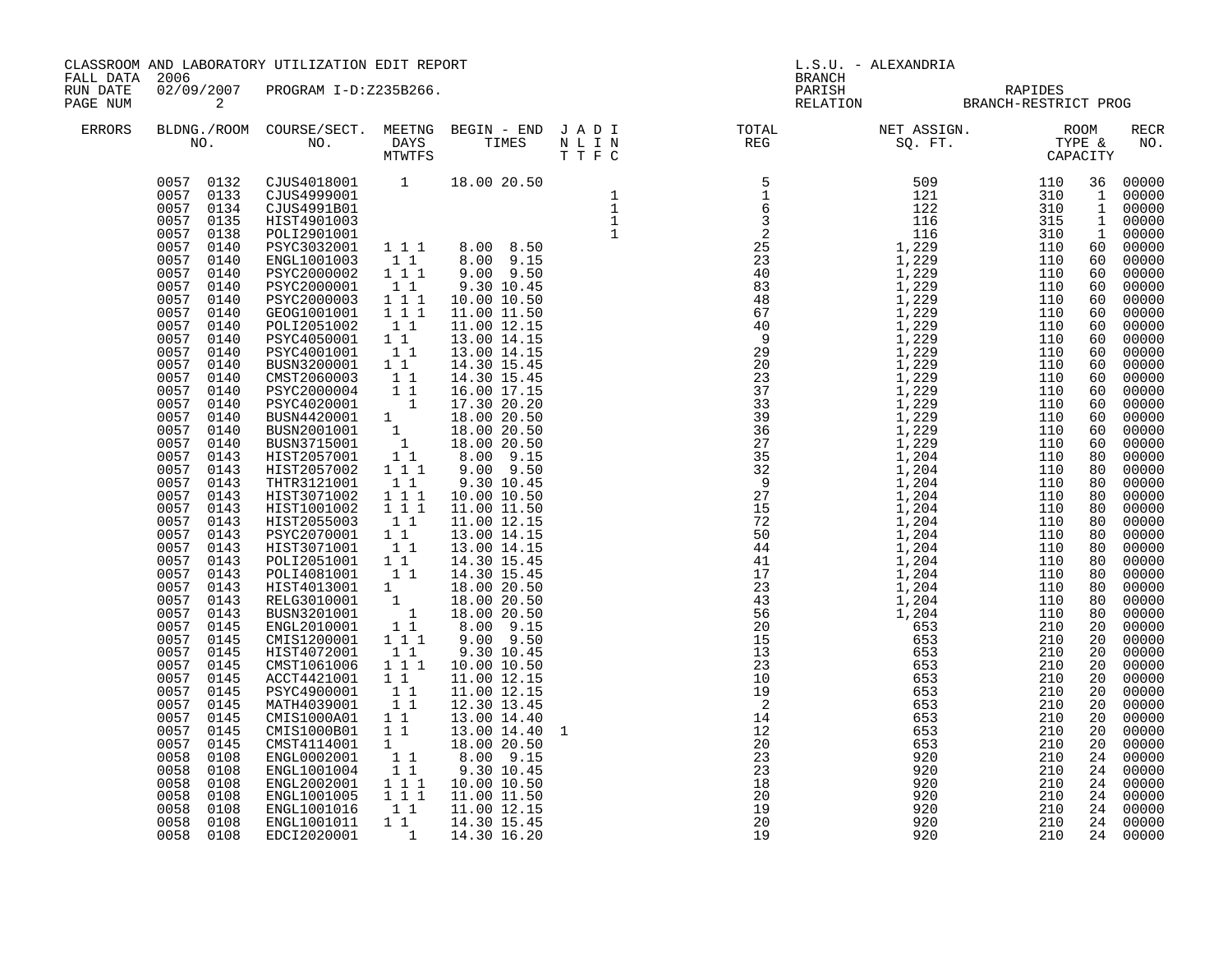| FALL DATA 2006       |                                                                                                                                                                                                                                                                                                                                                                                                                                                                                                                                                                                                                                                                                                                                                                                     | CLASSROOM AND LABORATORY UTILIZATION EDIT REPORT                                                                                                                                                                                                                                                                                                                                                                                                                                                                                                                                                                                                                                                                                                                                                                                                                                                                                                                                                                                                                                   |                                                                                                                                                                                                                                                                                                                                                                                                                                                                                            |                                                                                                                                                                                                                                                                                                                                                                                                                                                                                                                                                                                                                                      | L.S.U. - ALEXANDRIA<br><b>BRANCH</b> |                                                 |  |                                                                                                                                                                                                                                                                                                                                    |                                                                                                                                                                                                                                                                                                                                                                                                                                                                            |
|----------------------|-------------------------------------------------------------------------------------------------------------------------------------------------------------------------------------------------------------------------------------------------------------------------------------------------------------------------------------------------------------------------------------------------------------------------------------------------------------------------------------------------------------------------------------------------------------------------------------------------------------------------------------------------------------------------------------------------------------------------------------------------------------------------------------|------------------------------------------------------------------------------------------------------------------------------------------------------------------------------------------------------------------------------------------------------------------------------------------------------------------------------------------------------------------------------------------------------------------------------------------------------------------------------------------------------------------------------------------------------------------------------------------------------------------------------------------------------------------------------------------------------------------------------------------------------------------------------------------------------------------------------------------------------------------------------------------------------------------------------------------------------------------------------------------------------------------------------------------------------------------------------------|--------------------------------------------------------------------------------------------------------------------------------------------------------------------------------------------------------------------------------------------------------------------------------------------------------------------------------------------------------------------------------------------------------------------------------------------------------------------------------------------|--------------------------------------------------------------------------------------------------------------------------------------------------------------------------------------------------------------------------------------------------------------------------------------------------------------------------------------------------------------------------------------------------------------------------------------------------------------------------------------------------------------------------------------------------------------------------------------------------------------------------------------|--------------------------------------|-------------------------------------------------|--|------------------------------------------------------------------------------------------------------------------------------------------------------------------------------------------------------------------------------------------------------------------------------------------------------------------------------------|----------------------------------------------------------------------------------------------------------------------------------------------------------------------------------------------------------------------------------------------------------------------------------------------------------------------------------------------------------------------------------------------------------------------------------------------------------------------------|
| RUN DATE<br>PAGE NUM | $\overline{\mathbf{3}}$                                                                                                                                                                                                                                                                                                                                                                                                                                                                                                                                                                                                                                                                                                                                                             | 02/09/2007 PROGRAM I-D:Z235B266.                                                                                                                                                                                                                                                                                                                                                                                                                                                                                                                                                                                                                                                                                                                                                                                                                                                                                                                                                                                                                                                   |                                                                                                                                                                                                                                                                                                                                                                                                                                                                                            |                                                                                                                                                                                                                                                                                                                                                                                                                                                                                                                                                                                                                                      |                                      | PARISH RAPIDES<br>RELATION BRANCH-RESTRICT PROG |  |                                                                                                                                                                                                                                                                                                                                    |                                                                                                                                                                                                                                                                                                                                                                                                                                                                            |
| <b>ERRORS</b>        |                                                                                                                                                                                                                                                                                                                                                                                                                                                                                                                                                                                                                                                                                                                                                                                     |                                                                                                                                                                                                                                                                                                                                                                                                                                                                                                                                                                                                                                                                                                                                                                                                                                                                                                                                                                                                                                                                                    |                                                                                                                                                                                                                                                                                                                                                                                                                                                                                            |                                                                                                                                                                                                                                                                                                                                                                                                                                                                                                                                                                                                                                      |                                      |                                                 |  |                                                                                                                                                                                                                                                                                                                                    | <b>RECR</b><br>NO.                                                                                                                                                                                                                                                                                                                                                                                                                                                         |
|                      | 0058 0108<br>0058 0108<br>0058 0108<br>0058<br>0109<br>0058<br>0109<br>0058<br>0109<br>0058<br>0109<br>0058 0109<br>0058<br>0109<br>0058 0109<br>0058<br>0109<br>0058 0109<br>0058<br>0109<br>0058 0109<br>0058<br>0109<br>0058<br>0109<br>0058<br>0109<br>0058<br>0109<br>0058<br>0109<br>0058<br>0109<br>0058<br>0112<br>0058<br>0112<br>0058 0112<br>0058 0112<br>0058 0201<br>0058 0201<br>0058 0201<br>0058 0201<br>0058 0201<br>0058<br>0201<br>0058 0201<br>0058 0201<br>0058<br>0201<br>0058<br>0201<br>0058<br>0201<br>0058<br>0201<br>0058<br>0201<br>0058<br>0201<br>0058<br>0201<br>0058<br>0201<br>0058<br>0201<br>0058<br>0201<br>0058<br>0206<br>0058 0206<br>0058<br>0206<br>0058<br>0206<br>0058<br>0206<br>0058<br>0206<br>0058<br>0206<br>0058 0206<br>0058 0206 | EDCI2900001 1 17.00 19.50<br>ENGL3011001 1 18.00 20.50<br>ENGL1001017 1 18.00 20.50<br>MATH2011001 1 1 1 8.00 8.50<br>PSYC2011001<br>STAT2011001<br>MATH2011005<br>PSYC2011005<br>STAT2011005<br>MATH2011002<br>PSYC2011002<br>STAT2011002<br>MATH2011006<br>PSYC2011006<br>STAT2011006<br>MATH1552001 111<br>MATH1100001 1 1<br>ACCT2001001 1 1<br>MATH1022001<br>$\begin{tabular}{lcccccc} \texttt{FIAR1001004} & & 1 & & 18.00 & 20.50 \\ \texttt{MATH1202001} & & 1 & 1 & 8.00 & 9.15 \\ \texttt{STSK0006003} & & 1 & 1 & 10.00 & 10.50 \\ \end{tabular}$<br>MATH1201001<br>STSK0006005<br>MATH0004002<br>PSYC2060001<br>HIST4055001<br>MILS4055001<br>MATH1021013<br>HIST2055002<br>MATH2011003<br>PSYC2011003<br>STAT2011003<br>MATH0004009<br>MATH2011004 1 1<br>PSYC2011004 1 1<br>FTAT2011004 1 1<br>MATH2011008 1 1<br>PSYC2011008 1 1<br>STAT2011008 1 1<br>ENGL2032001 1 18.00 20.50<br>ENGL1002016 1 18.00 20.50<br>USTY1001A02 1 1 8.00 8.50<br>MATH1021012<br>MATH1021003<br>ENGL3073001<br>MATH1021005<br>ENGL2025001<br>MATH1021016<br>MATH1100002<br>ENGL1001014 | 111<br>1 1 1<br>$1\quad1$<br>11<br>$1\quad1$<br>$1 1 1$<br>$1\ 1\ 1$<br>1 1 1<br>$\begin{bmatrix} 1 & 1 \\ 1 & 1 \end{bmatrix}$<br>11<br>$\begin{bmatrix} 1 \\ 1 \end{bmatrix}$<br>$\begin{smallmatrix}1&&1\\&1\\1&&\end{smallmatrix}$<br>$1 1 1$<br>11<br>1 1 1<br>$1 1 1$<br>$\begin{smallmatrix}1&1\\1&1&1\end{smallmatrix}$<br>111<br>$1 1 1$<br>1 1 1<br>$1\quad1$<br>$1\quad1$<br>$1 1 1$<br>$\begin{smallmatrix}1&1\\1&1&1\end{smallmatrix}$<br>111<br>11<br>$1\quad1$<br>$1\quad1$ | 8.00 8.50 1<br>8.00 8.50 1<br>8.00 9.15<br>8.00 9.15<br>8.00 9.15 1<br>$9.00$ $9.50$<br>$9.00$ $9.50$<br>$9.00$ $9.50$<br>9.30 10.45<br>9.30 10.45<br>9.30 10.45 1<br>10.00 11.25<br>11.00 12.15<br>13.00 14.15<br>13.00 14.15<br>11.00 12.15<br>18.00 20.50<br>8.00 8.50<br>$8.00$ 9.15<br>$9.00$ $9.50$<br>$9.00$ $9.50$<br>9.30 10.45<br>10.00 10.50<br>11.00 11.50<br>11.00 11.50<br>11.00 11.50<br>11.00 12.15<br>13.00 14.15<br>13.00 14.15<br>13.00 14.15<br>13.00 14.15<br>13.00 14.15 1<br>13.00 14.15<br>$8.00$ 9.15<br>9.00 9.50<br>9.30 10.45<br>10.00 10.50<br>11.00 11.50<br>11.00 12.15<br>13.00 14.15<br>13.00 14.15 |                                      |                                                 |  | 24<br>24<br>24<br>57<br>57<br>57<br>57<br>57<br>57<br>57<br>57<br>57<br>57<br>57<br>57<br>57<br>57<br>57<br>57<br>57<br>50<br>50<br>50<br>50<br>78<br>78<br>78<br>78<br>78<br>78<br>78<br>78<br>78<br>78<br>78<br>78<br>78<br>78<br>78<br>78<br>78<br>78<br>33<br>33<br>33<br>33<br>$\overline{33}$<br>33<br>$\overline{33}$<br>33 | 00000<br>00000<br>00000<br>00000<br>00000<br>00000<br>00000<br>00000<br>00000<br>00000<br>00000<br>00000<br>00000<br>00000<br>00000<br>00000<br>00000<br>00000<br>00000<br>00000<br>00000<br>00000<br>00000<br>00000<br>00000<br>00000<br>00000<br>00000<br>00000<br>00000<br>00000<br>00000<br>00000<br>00000<br>00000<br>00000<br>00000<br>00000<br>00000<br>00000<br>00000<br>00000<br>00000<br>00000<br>00000<br>00000<br>00000<br>00000<br>00000<br>00000<br>33 00000 |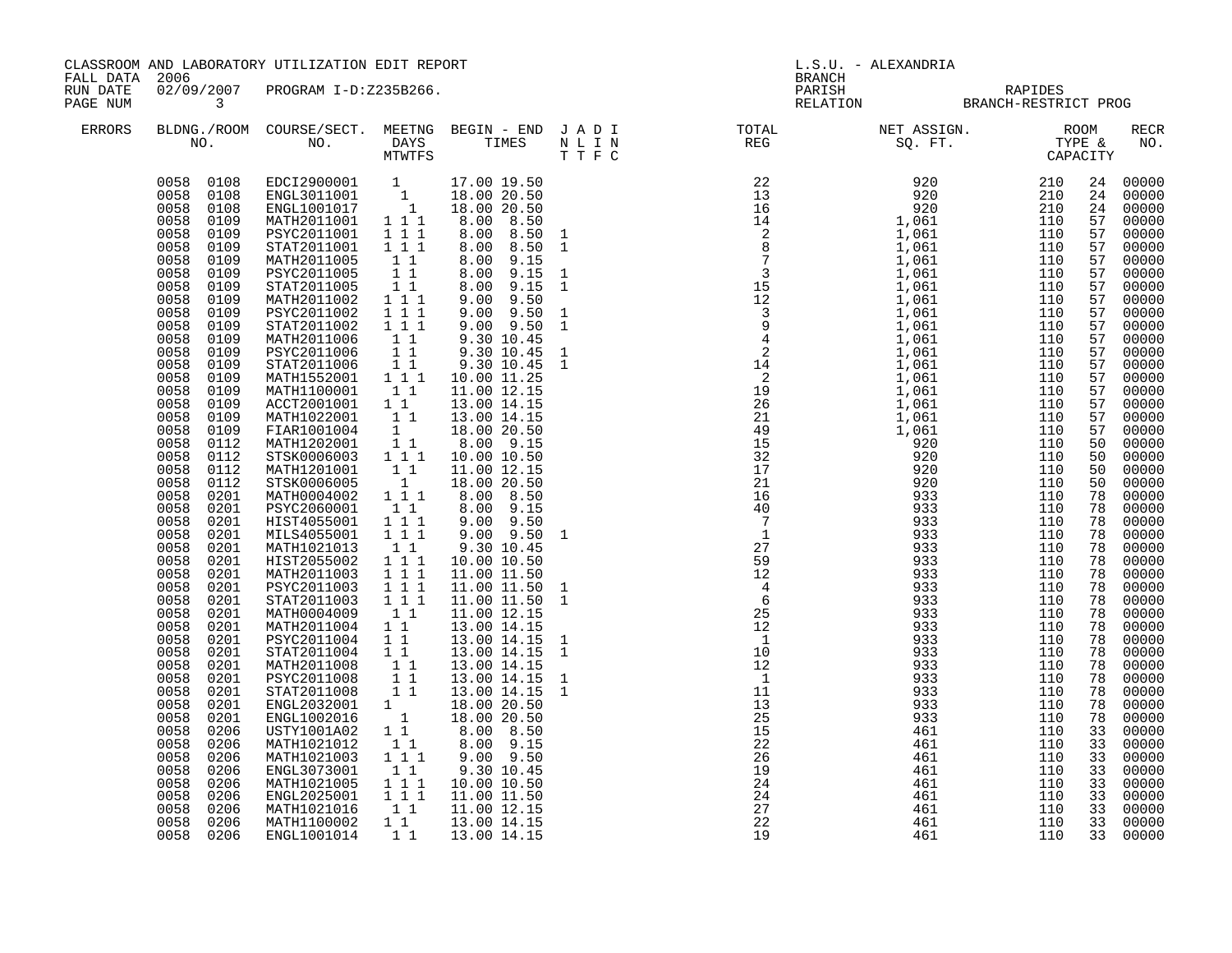|                                                                    |                                                                                                                                                                                                                                                                                                                                                                                                                                                                                                                                                                                                                                                                        |                                                                                                                                                                                                                                                                                                                                                                                                                                                                                                                                                                                                                                                                                                                                                                                                                                                                                                                                                                                                    | CLASSROOM AND LABORATORY UTILIZATION EDIT REPORT                                                                                                                                                                                                                 |                                                                                                                                                                                                                                                                                                                                                                                                                                                    |  | L.S.U. - ALEXANDRIA<br><b>BRANCH</b>                                                  |                                                                                                                                                                                                                                                                                                                                                                                                                                  |     |  |                                                                                                                                                                                                                                                                                                                                                                                                                |
|--------------------------------------------------------------------|------------------------------------------------------------------------------------------------------------------------------------------------------------------------------------------------------------------------------------------------------------------------------------------------------------------------------------------------------------------------------------------------------------------------------------------------------------------------------------------------------------------------------------------------------------------------------------------------------------------------------------------------------------------------|----------------------------------------------------------------------------------------------------------------------------------------------------------------------------------------------------------------------------------------------------------------------------------------------------------------------------------------------------------------------------------------------------------------------------------------------------------------------------------------------------------------------------------------------------------------------------------------------------------------------------------------------------------------------------------------------------------------------------------------------------------------------------------------------------------------------------------------------------------------------------------------------------------------------------------------------------------------------------------------------------|------------------------------------------------------------------------------------------------------------------------------------------------------------------------------------------------------------------------------------------------------------------|----------------------------------------------------------------------------------------------------------------------------------------------------------------------------------------------------------------------------------------------------------------------------------------------------------------------------------------------------------------------------------------------------------------------------------------------------|--|---------------------------------------------------------------------------------------|----------------------------------------------------------------------------------------------------------------------------------------------------------------------------------------------------------------------------------------------------------------------------------------------------------------------------------------------------------------------------------------------------------------------------------|-----|--|----------------------------------------------------------------------------------------------------------------------------------------------------------------------------------------------------------------------------------------------------------------------------------------------------------------------------------------------------------------------------------------------------------------|
| FALL DATA 2006<br>RUN DATE<br>PAGE NUM<br>$\overline{4}$<br>ERRORS |                                                                                                                                                                                                                                                                                                                                                                                                                                                                                                                                                                                                                                                                        | 02/09/2007 PROGRAM I-D:Z235B266.                                                                                                                                                                                                                                                                                                                                                                                                                                                                                                                                                                                                                                                                                                                                                                                                                                                                                                                                                                   |                                                                                                                                                                                                                                                                  |                                                                                                                                                                                                                                                                                                                                                                                                                                                    |  |                                                                                       | PARISH RAPIDES<br>RELATION BRANCH-RESTRICT PROG                                                                                                                                                                                                                                                                                                                                                                                  |     |  |                                                                                                                                                                                                                                                                                                                                                                                                                |
|                                                                    |                                                                                                                                                                                                                                                                                                                                                                                                                                                                                                                                                                                                                                                                        |                                                                                                                                                                                                                                                                                                                                                                                                                                                                                                                                                                                                                                                                                                                                                                                                                                                                                                                                                                                                    |                                                                                                                                                                                                                                                                  |                                                                                                                                                                                                                                                                                                                                                                                                                                                    |  |                                                                                       |                                                                                                                                                                                                                                                                                                                                                                                                                                  |     |  | <b>RECR</b><br>NO.                                                                                                                                                                                                                                                                                                                                                                                             |
|                                                                    | 0058 0207<br>0058 0207<br>0058<br>0207<br>0058<br>0207<br>0058<br>0207<br>0058<br>0207<br>0058<br>0207<br>0058<br>0210<br>0058<br>0210<br>0058<br>0210<br>0058<br>0210<br>0058<br>0210<br>0058<br>0210<br>0058<br>0210<br>0058<br>0210<br>0058<br>0210<br>0058<br>0210<br>0058<br>0210<br>0058<br>0210<br>0058<br>0210<br>0058<br>0210<br>0058<br>0210<br>0058<br>0210<br>0058<br>0211<br>0058<br>0211<br>0058<br>0211<br>0058<br>0211<br>0058<br>0211<br>0058<br>0211<br>0058<br>0211<br>0058<br>0211<br>0058<br>0212<br>0058<br>0212<br>0058<br>0212<br>0058<br>0212<br>0058<br>0212<br>0058<br>0212<br>0058<br>0212<br>0058<br>0212<br>0058<br>0212<br>0058<br>0212 | 0058 0206 MATH2011010 1 1 14.30 15.45<br>MATH0003001 111 8.00 9.25<br>MATH0003006    1    1    9.30    11.35<br>MATH0003003    1    1    10.00    11.25<br>MATH0004006<br>MATH0004010<br>MATH1021019 1 17.30 20.20<br>SOWK2090B01 1 1 18.00 20.50<br>USTY1001B01<br>MATH1550001 111<br>MATH3065001<br>MATH1021006<br>MATH1021007 1 1 1<br>MATH3085001<br>MATH1021009 1 1<br>MATH1021018<br>MATH4036001 1 1<br>MATH1021010 1 1<br>MATH2011009 1 13.00 20.50<br>MATH2011009 1 18.00 20.50<br>PSYC2011009 1 18.00 20.50<br>STAT2011009 1 18.00 20.50<br>ENGL0002007 1 18.00 20.50<br>ENGL0001005 1 18.00 20.50<br>KINS2010001 1 18.00 20.50<br>MATH0004001<br>MATH0004007<br>MATH0004003 111<br>ECED2076001<br>PSYC2076001<br>ENGL4120001 111 10.00 10.50<br>PHIL1000001 1 1 11.00 12.15<br>ECON2010002 1 1 13.00 14.15<br>USTY1001A01 1 1 8.00 8.50<br>MATH1030001<br>STSK0006002 111<br>MATH1021014<br>MATH0004004 1 1 1<br>MATH0004A01<br>MATH1021B01<br>MATH1021008<br>MATH0003007<br>MATH0003008 | $\begin{smallmatrix}1&&1\\&1\\1&&1\end{smallmatrix}$<br>$\begin{smallmatrix}1&1\\1&1&1\end{smallmatrix}$<br>11<br>$\begin{bmatrix} 1 & 1 \end{bmatrix}$<br>$1 1 1$<br>$1\quad1$<br>11<br>$1\quad1$<br>11<br>$1\quad1$<br>11111<br>11111<br>$1\quad1$<br>11<br>11 | 13.00 14.15<br>13.00 14.15<br>$\begin{bmatrix} 1 & 1 & 8 & 0 & 8 & 50 \\ 1 & 1 & 1 & 8 & 0 & 9 & 25 \end{bmatrix}$<br>9.30 10.45<br>10.00 10.50<br>11.00 11.50<br>11.00 12.15<br>13.00 14.15<br>13.00 14.15<br>14.30 15.45<br>14.30 15.45<br>8.00 8.50<br>8.00 9.15<br>9.00 9.50<br>9.30 10.45<br>9.30 10.45 1<br>8.00 9.15<br>9.00 9.50<br>9.30 10.45<br>10.00 10.50<br>11.00 12.00<br>11.00 12.00 1<br>13.00 14.15<br>13.00 15.05<br>18.00 20.05 |  |                                                                                       | $\begin{array}{cccccccc} \text{N} & \text{R} & \text{R} & \text{R} & \text{R} & \text{R} & \text{R} & \text{R} & \text{R} & \text{R} & \text{R} & \text{R} & \text{R} & \text{R} & \text{R} & \text{R} & \text{R} & \text{R} & \text{R} & \text{R} & \text{R} & \text{R} & \text{R} & \text{R} & \text{R} & \text{R} & \text{R} & \text{R} & \text{R} & \text{R} & \text{R} & \text{R} & \text{R} & \text{R} & \text{R} & \text$ |     |  | 33 00000<br>00000<br>00000<br>00000<br>41 00000<br>00000<br>41 00000<br>00000<br>00000<br>00000<br>00000<br>00000<br>00000<br>00000<br>00000<br>00000<br>00000<br>00000<br>00000<br>00000<br>00000<br>00000<br>00000<br>00000<br>00000<br>41 00000<br>00000<br>41 00000<br>41 00000<br>41 00000<br>00000<br>00000<br>00000<br>43 00000<br>00000<br>00000<br>00000<br>00000<br>00000<br>00000<br>00000<br>00000 |
|                                                                    | 0058<br>0213<br>0058<br>0213<br>0058<br>0213<br>0058<br>0213<br>0058<br>0213<br>0058<br>0213<br>0058<br>0213                                                                                                                                                                                                                                                                                                                                                                                                                                                                                                                                                           | MATH0003002 111<br>MATH0004008<br>MATH0004005 111<br>PHIL2035001<br>PHIL3020001<br>ENGL3061001<br>MATH0003004 1 1                                                                                                                                                                                                                                                                                                                                                                                                                                                                                                                                                                                                                                                                                                                                                                                                                                                                                  | 11<br>$1\quad1$<br>11<br>$1\quad1$                                                                                                                                                                                                                               | 9.00 10.25<br>9.30 10.45<br>11.00 11.50<br>11.00 12.15<br>11.00 12.15 1<br>13.00 14.15<br>13.00 15.05                                                                                                                                                                                                                                                                                                                                              |  | $\begin{array}{r} 24 \\ 22 \\ 25 \\ 24 \\ 10 \\ 1 \\ 1 \\ 20 \\ 24 \\ 23 \end{array}$ |                                                                                                                                                                                                                                                                                                                                                                                                                                  |     |  | 00000<br>00000<br>00000<br>00000<br>00000<br>00000<br>00000                                                                                                                                                                                                                                                                                                                                                    |
|                                                                    | 0058<br>0214<br>0058 0214                                                                                                                                                                                                                                                                                                                                                                                                                                                                                                                                                                                                                                              | MATH1021001<br>MATH1021011                                                                                                                                                                                                                                                                                                                                                                                                                                                                                                                                                                                                                                                                                                                                                                                                                                                                                                                                                                         | 1 1 1<br>11                                                                                                                                                                                                                                                      | 8.00 8.50<br>8.00 9.15                                                                                                                                                                                                                                                                                                                                                                                                                             |  |                                                                                       | 454                                                                                                                                                                                                                                                                                                                                                                                                                              | 110 |  | 00000<br>35 00000                                                                                                                                                                                                                                                                                                                                                                                              |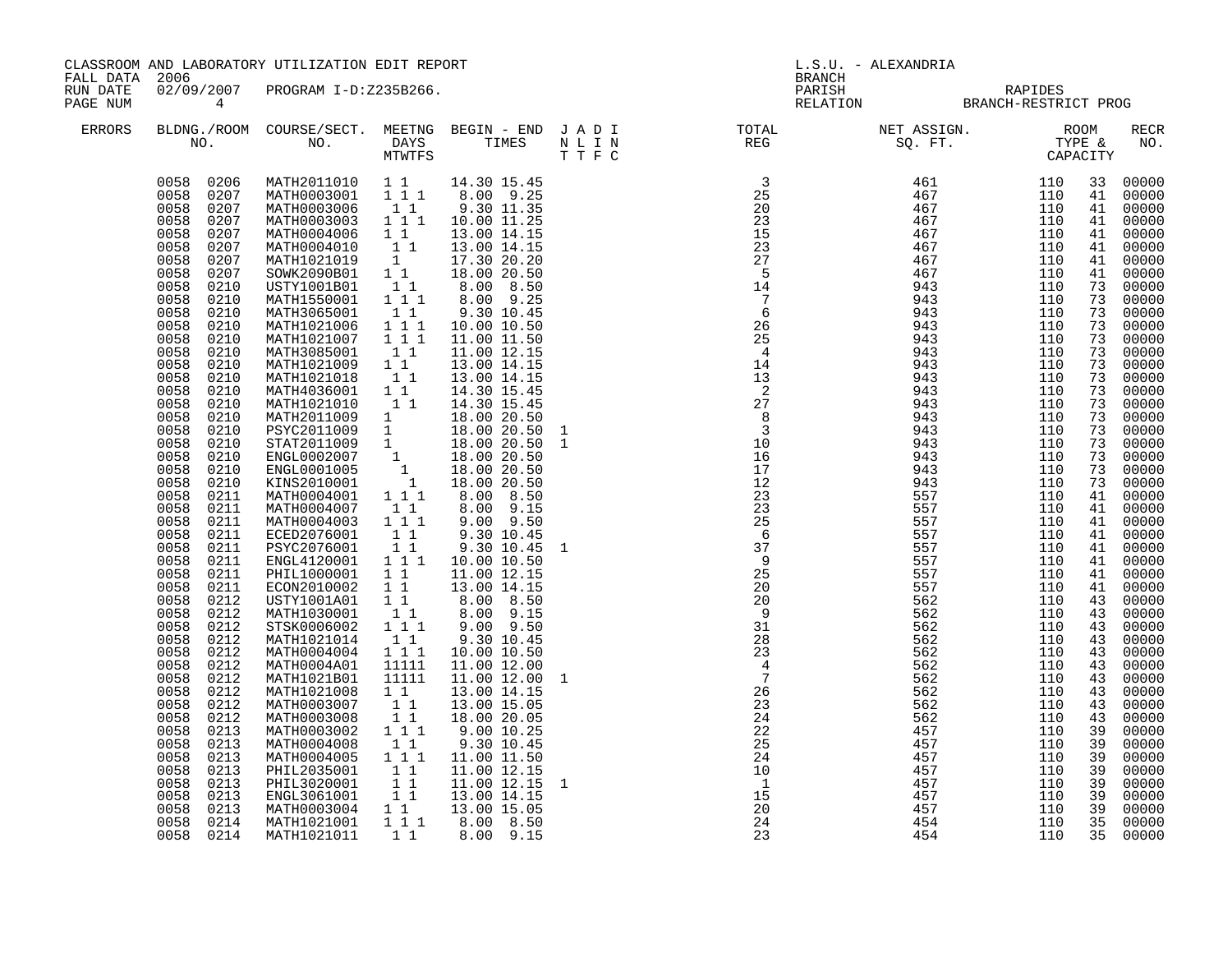| FALL DATA 2006       |                                                                                                                                                                                                                                                                                                                                                                                                                                                                                                                                                                        | CLASSROOM AND LABORATORY UTILIZATION EDIT REPORT                                                                                                                                                                                                                                                                                                                                                                                                                                                                                                                                                                                                                                                                                         |                                                                                                                                                                                            |                                                                                                                                                                                                                                                                                                                                                                                                              | L.S.U. - ALEXANDRIA<br>BRANCH |                                                                                                                                                                                                                                                                                                                                                                                                                                                          |                                                                                                            |                                                                                                                                                                      |                                                                                                                                                                                                                                                                                                                                                       |
|----------------------|------------------------------------------------------------------------------------------------------------------------------------------------------------------------------------------------------------------------------------------------------------------------------------------------------------------------------------------------------------------------------------------------------------------------------------------------------------------------------------------------------------------------------------------------------------------------|------------------------------------------------------------------------------------------------------------------------------------------------------------------------------------------------------------------------------------------------------------------------------------------------------------------------------------------------------------------------------------------------------------------------------------------------------------------------------------------------------------------------------------------------------------------------------------------------------------------------------------------------------------------------------------------------------------------------------------------|--------------------------------------------------------------------------------------------------------------------------------------------------------------------------------------------|--------------------------------------------------------------------------------------------------------------------------------------------------------------------------------------------------------------------------------------------------------------------------------------------------------------------------------------------------------------------------------------------------------------|-------------------------------|----------------------------------------------------------------------------------------------------------------------------------------------------------------------------------------------------------------------------------------------------------------------------------------------------------------------------------------------------------------------------------------------------------------------------------------------------------|------------------------------------------------------------------------------------------------------------|----------------------------------------------------------------------------------------------------------------------------------------------------------------------|-------------------------------------------------------------------------------------------------------------------------------------------------------------------------------------------------------------------------------------------------------------------------------------------------------------------------------------------------------|
| RUN DATE<br>PAGE NUM | $5^{\circ}$                                                                                                                                                                                                                                                                                                                                                                                                                                                                                                                                                            | 02/09/2007 PROGRAM I-D:Z235B266.                                                                                                                                                                                                                                                                                                                                                                                                                                                                                                                                                                                                                                                                                                         |                                                                                                                                                                                            |                                                                                                                                                                                                                                                                                                                                                                                                              |                               | PARISH RAPIDES<br>RELATION BRANCH-RESTRICT PROG                                                                                                                                                                                                                                                                                                                                                                                                          |                                                                                                            |                                                                                                                                                                      |                                                                                                                                                                                                                                                                                                                                                       |
| ERRORS               |                                                                                                                                                                                                                                                                                                                                                                                                                                                                                                                                                                        |                                                                                                                                                                                                                                                                                                                                                                                                                                                                                                                                                                                                                                                                                                                                          |                                                                                                                                                                                            |                                                                                                                                                                                                                                                                                                                                                                                                              |                               | $\begin{tabular}{lllllllllllllllllllll} \textsc{BLONG.} \textsc{ROOM} & \textsc{Course/SECT.} & \textsc{METING} & \textsc{BEGIN} & - & \textsc{END} & \textsc{J} & \textsc{A} & \textsc{D} & \textsc{I} & & & \textsc{TOT.} & \textsc{TOTAL} & & \textsc{NET} & \textsc{ASIGN.} & & \textsc{ROOM} \\ \textsc{NO.} & \textsc{NO.} & \textsc{DAYS} & \textsc{TIMES} & \textsc{N} & \textsc{L} & \textsc{I} & \textsc{NEG} & & \textsc{SEG} & & \textsc{ST$ |                                                                                                            |                                                                                                                                                                      | <b>RECR</b><br>NO.                                                                                                                                                                                                                                                                                                                                    |
|                      | 0058 0214<br>0058 0214<br>0058<br>0214<br>0058<br>0214<br>0058<br>0214<br>0058<br>0214<br>0058<br>0214<br>0058<br>0214<br>0058<br>0214<br>0058<br>0214<br>0059<br>0113<br>0059<br>0113<br>0059<br>0113<br>0059<br>0113<br>0059<br>0113<br>0059<br>0113<br>0059<br>0113<br>0059<br>0114<br>0059<br>0114<br>0059<br>0114<br>0059<br>0114<br>0059<br>0114<br>0059<br>0114<br>0059<br>0114<br>0059<br>0116<br>0059<br>0116<br>0059<br>0116<br>0059<br>0116<br>0059<br>0116<br>0059<br>0116<br>0059<br>0116<br>0059<br>0116<br>0059<br>0116<br>0059<br>0116<br>0059<br>0118 | 0058 0214 MATH1021004 111<br>STSK0006001 11<br>POLI2056001 111<br>MATH1021015<br>MATH2011007<br>PSYC2011007<br>STAT2011007<br>READ0003003 1 1<br>READ0005003 1 1<br>MATH1021017<br>MATH0004011<br>BIOL3160001<br>BIOL1002001 111<br>BIOL1161007 1 1<br>BIOL1161008 1 1<br>BIOL1001001 1 1<br>BIOL1161009 1 1<br>BIOL1161010 1 1<br>BIOLI161010 1 1 13.00 14.15<br>BIOL120103001 1 13.00 14.50<br>BIOL1201002 1 13.00 14.50<br>BIOL1201002 1 13.00 14.50<br>BIOL1202001 1 13.00 14.50<br>BIOL1202001 1 13.00 15.50<br>BIOL1004001 1 15.00 16.50<br>BIOL1003002 1 18.00 19.50<br>BI<br>CJUS2216A01 111<br>CJUS4390B01 111<br>ANTH4003001<br>BIOL1162001 1 1<br>BIOL1162002 1 1<br>CHEM1201002<br>BIOL1161003<br>BIOL1161004<br>BIOL1161011 | 1 1 1<br>$1\quad1$<br>11<br>11<br>$\begin{bmatrix} 1\\ 1\\ 1\\ 1 \end{bmatrix}$<br>$1\quad1$<br>11<br>1 1<br>$1\quad1$                                                                     | $9.00$ $9.50$<br>9.30 10.45<br>10.00 10.50<br>11.00 11.50<br>11.00 12.15<br>11.00 12.15<br>11.00 12.15<br>13.00 14.15<br>13.00 14.15<br>13.00 14.15<br>18.00 20.50<br>8.00 9.15<br>11.00 11.50<br>11.00 12.15<br>11.00 12.15<br>13.00 14.15<br>13.00 14.15<br>13.00 14.15 1<br>9.0010.40<br>9.00 10.40<br>9.30 10.45<br>11.00 12.15<br>11.00 12.15<br>11.00 12.15<br>13.00 14.15<br>13.00 14.15<br>8.00 8.50 |                               |                                                                                                                                                                                                                                                                                                                                                                                                                                                          | 110 252                                                                                                    | 35<br>35<br>35<br>35<br>35<br>35<br>35<br>35<br>35<br>35<br>48<br>48<br>48<br>48<br>48<br>48<br>48<br>24<br>24<br>48<br>48<br>48<br>48<br>48<br>48<br>48<br>48<br>48 | 35 00000<br>00000<br>00000<br>00000<br>00000<br>00000<br>00000<br>00000<br>00000<br>00000<br>00000<br>00000<br>00000<br>00000<br>00000<br>00000<br>00000<br>00000<br>00000<br>24 00000<br>24 00000<br>24 00000<br>00000<br>24 00000<br>24 00000<br>48 00000<br>00000<br>00000<br>00000<br>00000<br>00000<br>00000<br>00000<br>00000<br>00000<br>00000 |
|                      | 0059<br>0118<br>0059<br>0118<br>0059<br>0118<br>0059<br>0118<br>0059<br>0118<br>0059<br>0118<br>0059<br>0118<br>0059<br>0118<br>0059<br>0118<br>0059<br>0118<br>0059<br>0205<br>0059<br>0205<br>0059<br>0205                                                                                                                                                                                                                                                                                                                                                           | BIOL1161012<br>BIOL1162003<br>BIOL1162004<br>BIOL1001004<br>PSYC2070002<br>BIOL1161001<br>BIOL1161002 111<br>BIOL1001003<br>BIOL2051001 11<br>BIOL2051002<br>BIOL4110001<br>CHEM1201001 1 1 9.00 9.50<br>PHSC1001003 1 1 9.30 10.45                                                                                                                                                                                                                                                                                                                                                                                                                                                                                                      | $\begin{array}{rrrr} & 1 & 1 & 1 \\ & 1 & 1 & 1 \end{array}$<br>$\begin{array}{rr} 1 & 1 \\ 1 & 1 \end{array}$<br>11<br>$1^{\degree}1^{\degree}1$<br>1 1 1<br>$1\quad1$<br>$1\quad1$<br>11 | 8.00 8.50<br>8.00 9.15<br>8.00 9.15<br>9.30 10.45<br>10.00 10.50<br>11.00 11.50<br>11.00 11.50<br>11.00 12.15<br>13.00 13.50<br>13.00 13.50<br>8.00 9.15                                                                                                                                                                                                                                                     |                               |                                                                                                                                                                                                                                                                                                                                                                                                                                                          | 110 252<br>110 252<br>110 252<br>110 252<br>110 252<br>110 252<br>110 252<br>110 252<br>110 252<br>110 252 | 36<br>36<br>36                                                                                                                                                       | 00000<br>00000<br>00000<br>00000<br>00000<br>00000<br>00000<br>00000<br>00000<br>00000<br>00000<br>00000<br>00000                                                                                                                                                                                                                                     |
|                      | 0059<br>0205<br>0059                                                                                                                                                                                                                                                                                                                                                                                                                                                                                                                                                   | CHEM1001001<br>0205 BIOL1202001                                                                                                                                                                                                                                                                                                                                                                                                                                                                                                                                                                                                                                                                                                          |                                                                                                                                                                                            | 1 1 1 1 11.00 11.50<br>1 1 11.00 12.15                                                                                                                                                                                                                                                                                                                                                                       |                               |                                                                                                                                                                                                                                                                                                                                                                                                                                                          |                                                                                                            | 36<br>36                                                                                                                                                             | 00000<br>00000                                                                                                                                                                                                                                                                                                                                        |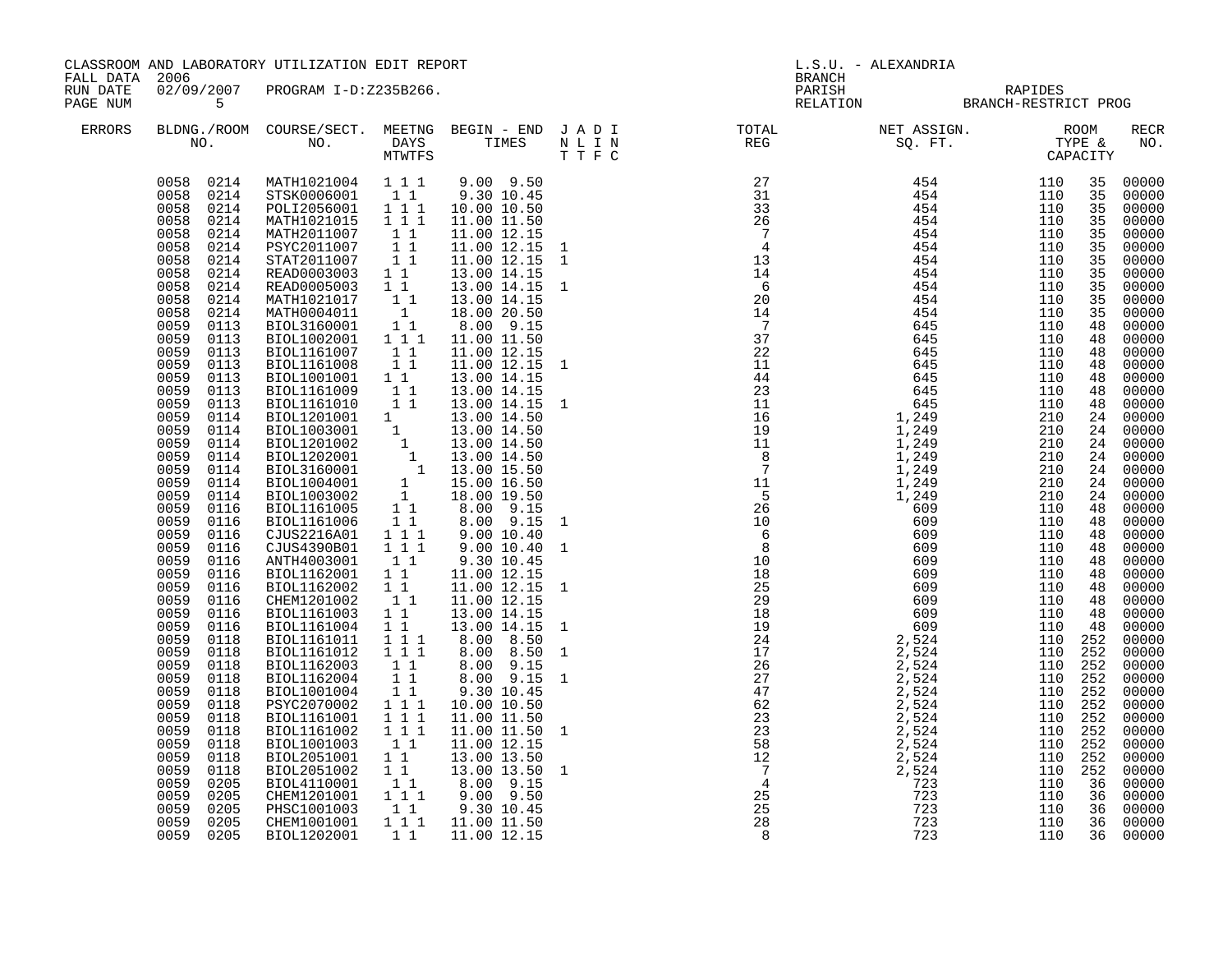| FALL DATA 2006       |                                                                                                                                                                                                                                                                                                                                                                                                                                                                                                                                                                                                                                                        | CLASSROOM AND LABORATORY UTILIZATION EDIT REPORT                                                                                                                                                                                                                                                                                                                                                                                                                                                                                                                                                                                                                                                                                                                                                                                                                                                                                                                                                                                                                                                 |                                                                                                                                                     |                                                                                                                                                                                                                     | L.S.U. - ALEXANDRIA<br><b>BRANCH</b> |                                                 |  |                                                                                                                                                                                                                                              |                                                                                                                                                                                                                                                                                                                                                                      |
|----------------------|--------------------------------------------------------------------------------------------------------------------------------------------------------------------------------------------------------------------------------------------------------------------------------------------------------------------------------------------------------------------------------------------------------------------------------------------------------------------------------------------------------------------------------------------------------------------------------------------------------------------------------------------------------|--------------------------------------------------------------------------------------------------------------------------------------------------------------------------------------------------------------------------------------------------------------------------------------------------------------------------------------------------------------------------------------------------------------------------------------------------------------------------------------------------------------------------------------------------------------------------------------------------------------------------------------------------------------------------------------------------------------------------------------------------------------------------------------------------------------------------------------------------------------------------------------------------------------------------------------------------------------------------------------------------------------------------------------------------------------------------------------------------|-----------------------------------------------------------------------------------------------------------------------------------------------------|---------------------------------------------------------------------------------------------------------------------------------------------------------------------------------------------------------------------|--------------------------------------|-------------------------------------------------|--|----------------------------------------------------------------------------------------------------------------------------------------------------------------------------------------------------------------------------------------------|----------------------------------------------------------------------------------------------------------------------------------------------------------------------------------------------------------------------------------------------------------------------------------------------------------------------------------------------------------------------|
| RUN DATE<br>PAGE NUM | $\overline{6}$                                                                                                                                                                                                                                                                                                                                                                                                                                                                                                                                                                                                                                         | 02/09/2007 PROGRAM I-D:Z235B266.                                                                                                                                                                                                                                                                                                                                                                                                                                                                                                                                                                                                                                                                                                                                                                                                                                                                                                                                                                                                                                                                 |                                                                                                                                                     |                                                                                                                                                                                                                     |                                      | PARISH RAPIDES<br>RELATION BRANCH-RESTRICT PROG |  |                                                                                                                                                                                                                                              |                                                                                                                                                                                                                                                                                                                                                                      |
| <b>ERRORS</b>        |                                                                                                                                                                                                                                                                                                                                                                                                                                                                                                                                                                                                                                                        |                                                                                                                                                                                                                                                                                                                                                                                                                                                                                                                                                                                                                                                                                                                                                                                                                                                                                                                                                                                                                                                                                                  |                                                                                                                                                     |                                                                                                                                                                                                                     |                                      |                                                 |  |                                                                                                                                                                                                                                              | RECR<br>NO.                                                                                                                                                                                                                                                                                                                                                          |
|                      | 0059 0205<br>0059 0205<br>0059<br>0205<br>0059<br>0206<br>0059<br>0206<br>0059<br>0206<br>0059<br>0207<br>0059<br>0207<br>0059<br>0208<br>0059<br>0208<br>0059<br>0208<br>0059<br>0208<br>0059<br>0208<br>0059<br>0208<br>0059<br>0208<br>0059<br>0208<br>0059<br>0208<br>0059<br>0208<br>0059<br>0208<br>0059<br>0208<br>0059<br>0208<br>0059<br>0211<br>0059<br>0211<br>0059<br>0211<br>0059<br>0211<br>0059<br>0212<br>0059<br>0212<br>0059<br>0212<br>0059<br>0212<br>0059<br>0212<br>0059<br>0217<br>0059<br>0220<br>0059<br>0220<br>0059<br>0220<br>0059<br>0220<br>0059<br>0220<br>0059<br>0220<br>0059<br>0220<br>0059<br>0220<br>0059<br>0220 | CHEM1001004   1   1   13.00   14.15<br>PHYS1001001   1   13.00   14.15<br>BIOL1161013 1<br>BIOL4015001 11<br>CHEM1001002<br>BIOL3040001<br>810L3040001 1 1 11.00 12.15<br>CHEM2361001 1 13.00 13.50<br>BIOL1161007 1 8.00 9.50<br>BIOL1161007 1 8.00 9.50<br>BIOL1161008 1 8.00 9.50<br>BIOL1161002 1 9.00 10.50<br>BIOL1161002 1 9.00 10.50<br>BIOL1161006 1 10.00 11.50<br>BIOL1161006<br>BIOLI161011 1 13.00 14.50<br>BIOLI161012 1 13.00 14.50<br>BIOLI161012 1 13.00 14.50<br>BIOLI161009 1 14.30 16.20<br>BIOLI161003 1 15.00 16.50<br>BIOLI161004 1 15.00 16.50<br>BIOLI161013 1 18.00 19.50<br>BIOL3990002<br>BIOL2051001 1 1 8.00 9.50<br>BIOL2051003<br>BIOL2051002<br>BIOL1162001<br>BIOL1162001<br>BIOL1162002<br>BIOL1162002<br>BIOL1162002<br>1 9.00 10.50<br>BIOL1162003<br>1 9.30 11.20<br>BIOL1162004<br>1 13.00 14.50<br>BIOL1162004<br>1 13.00 14.50<br>BIOL3152001<br>1 13.00 15.50<br>CHEM1212001<br>1 1 3.00 15.50<br>CHE<br>PHYS2001001 111<br>PHSC1001001<br>CHEM1001006<br>CHEM1202001<br>BIOL2051003<br>PHSC1001002 1 1 1<br>BIOL3153001<br>GEOL1001001<br>PHSC1003001 | $\begin{array}{rr} & 1 & 1 \\ & 1 & 1 \end{array}$<br>$1\quad1$<br>$1\quad1$<br>$1\quad1$<br>1 1 1<br>111<br>11<br>$1\quad1$<br>11<br>$\frac{1}{1}$ | 18.00 20.50<br>9.30 10.45<br>9.30 10.45<br>11.00 12.15<br>8.00 9.50<br>10.00 11.50<br>8.00 8.50<br>8.00 9.15<br>9.00 9.50<br>10.00 10.50<br>10.00 10.50<br>11.00 11.50<br>11.00 12.15<br>13.00 14.15<br>13.00 14.50 |                                      |                                                 |  | 36<br>36<br>36<br>30<br>30<br>30<br>48<br>48<br>48<br>48<br>48<br>48<br>48<br>48<br>48<br>48<br>48<br>48<br>48<br>48<br>48<br>48<br>48<br>48<br>48<br>48<br>48<br>48<br>48<br>48<br>48<br>30<br>30<br>30<br>30<br>30<br>30<br>30<br>30<br>30 | 00000<br>00000<br>00000<br>00000<br>00000<br>00000<br>00000<br>00000<br>00000<br>00000<br>00000<br>00000<br>00000<br>00000<br>00000<br>00000<br>00000<br>00000<br>00000<br>00000<br>00000<br>00000<br>00000<br>00000<br>00000<br>00000<br>00000<br>00000<br>00000<br>00000<br>00000<br>00000<br>00000<br>00000<br>00000<br>00000<br>00000<br>00000<br>00000<br>00000 |
|                      | 0059<br>0220<br>0059<br>0221<br>0059<br>0222<br>0059<br>0222<br>0059<br>0222<br>0059<br>0225<br>0059<br>0225<br>0059<br>0225                                                                                                                                                                                                                                                                                                                                                                                                                                                                                                                           | PHSC1001004<br>PHYS2108001<br>PHYS2101001 1 1 1<br>BIOL3152001 1 1<br>BIOL3153001<br>CMST2060005 1 1<br>PHSC1002001 111<br>ENGL3370001                                                                                                                                                                                                                                                                                                                                                                                                                                                                                                                                                                                                                                                                                                                                                                                                                                                                                                                                                           | 1<br>$1\quad1$                                                                                                                                      | 18.00 20.50<br>13.00 15.50<br>$9.00$ $9.50$<br>9.30 10.45<br>1 10.00 11.00<br>8.00 9.15<br>$9.00$ $9.50$<br>9.30 10.45                                                                                              |                                      |                                                 |  | 30<br>20<br>24<br>24<br>24<br>40<br>40<br>40                                                                                                                                                                                                 | 00000<br>00000<br>00000<br>00000<br>00000<br>00000<br>00000<br>00000                                                                                                                                                                                                                                                                                                 |
|                      | 0059<br>0225<br>0059<br>0225<br>0059 0225                                                                                                                                                                                                                                                                                                                                                                                                                                                                                                                                                                                                              | BIOL1001002<br>CHEM2261001<br>PHSC1002002                                                                                                                                                                                                                                                                                                                                                                                                                                                                                                                                                                                                                                                                                                                                                                                                                                                                                                                                                                                                                                                        | 1 1 1<br>111                                                                                                                                        | 10.00 10.50<br>11.00 11.50<br>1 1 11.00 12.15                                                                                                                                                                       |                                      |                                                 |  | 40<br>40<br>40                                                                                                                                                                                                                               | 00000<br>00000<br>00000                                                                                                                                                                                                                                                                                                                                              |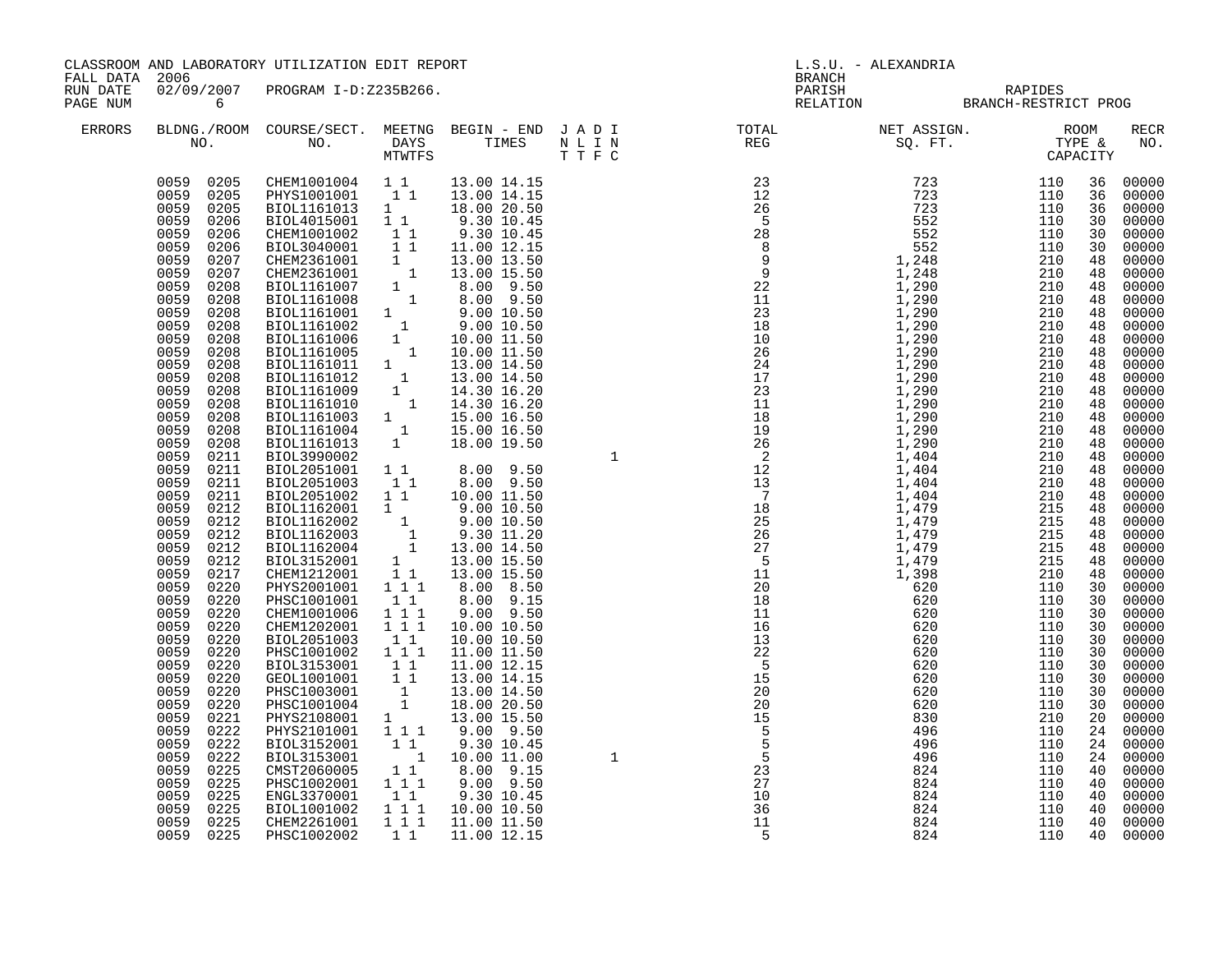| FALL DATA 2006       |                                                                                                                                                                                                                                                                                                                                                                                                                                                                                                                                                                                                                                                                                                                                 | CLASSROOM AND LABORATORY UTILIZATION EDIT REPORT                                                                                                                                                                                                                                                                                                                                                                                                                                                                                                                                                                                                                                                                                                                                                                                                                                                                                                                                                                                                                                                                                                                                                                                                        |                                                                                                                                                                                                                                                                                                                                                                                  |                                                                                                                                                                                                                                                                                                                                                                                                                                                                                                                                                 | L.S.U. - ALEXANDRIA<br>BRANCH |                                                                                                                                                                                                                                                                                                                                                                                                                                                       |  |                                                                                                                                                                                                                            |                                                                                                                                                                                                                                                                                                                                                                                                                                                                                                                   |
|----------------------|---------------------------------------------------------------------------------------------------------------------------------------------------------------------------------------------------------------------------------------------------------------------------------------------------------------------------------------------------------------------------------------------------------------------------------------------------------------------------------------------------------------------------------------------------------------------------------------------------------------------------------------------------------------------------------------------------------------------------------|---------------------------------------------------------------------------------------------------------------------------------------------------------------------------------------------------------------------------------------------------------------------------------------------------------------------------------------------------------------------------------------------------------------------------------------------------------------------------------------------------------------------------------------------------------------------------------------------------------------------------------------------------------------------------------------------------------------------------------------------------------------------------------------------------------------------------------------------------------------------------------------------------------------------------------------------------------------------------------------------------------------------------------------------------------------------------------------------------------------------------------------------------------------------------------------------------------------------------------------------------------|----------------------------------------------------------------------------------------------------------------------------------------------------------------------------------------------------------------------------------------------------------------------------------------------------------------------------------------------------------------------------------|-------------------------------------------------------------------------------------------------------------------------------------------------------------------------------------------------------------------------------------------------------------------------------------------------------------------------------------------------------------------------------------------------------------------------------------------------------------------------------------------------------------------------------------------------|-------------------------------|-------------------------------------------------------------------------------------------------------------------------------------------------------------------------------------------------------------------------------------------------------------------------------------------------------------------------------------------------------------------------------------------------------------------------------------------------------|--|----------------------------------------------------------------------------------------------------------------------------------------------------------------------------------------------------------------------------|-------------------------------------------------------------------------------------------------------------------------------------------------------------------------------------------------------------------------------------------------------------------------------------------------------------------------------------------------------------------------------------------------------------------------------------------------------------------------------------------------------------------|
| RUN DATE<br>PAGE NUM | $\overline{7}$                                                                                                                                                                                                                                                                                                                                                                                                                                                                                                                                                                                                                                                                                                                  | 02/09/2007 PROGRAM I-D:Z235B266.                                                                                                                                                                                                                                                                                                                                                                                                                                                                                                                                                                                                                                                                                                                                                                                                                                                                                                                                                                                                                                                                                                                                                                                                                        |                                                                                                                                                                                                                                                                                                                                                                                  |                                                                                                                                                                                                                                                                                                                                                                                                                                                                                                                                                 |                               | PARISH RAPIDES<br>RELATION BRANCH-RESTRICT PROG                                                                                                                                                                                                                                                                                                                                                                                                       |  |                                                                                                                                                                                                                            |                                                                                                                                                                                                                                                                                                                                                                                                                                                                                                                   |
| <b>ERRORS</b>        |                                                                                                                                                                                                                                                                                                                                                                                                                                                                                                                                                                                                                                                                                                                                 |                                                                                                                                                                                                                                                                                                                                                                                                                                                                                                                                                                                                                                                                                                                                                                                                                                                                                                                                                                                                                                                                                                                                                                                                                                                         |                                                                                                                                                                                                                                                                                                                                                                                  |                                                                                                                                                                                                                                                                                                                                                                                                                                                                                                                                                 |                               | $\begin{array}{cccccccccccccc} \texttt{BLDNA} \cdot \texttt{ROOM} & \texttt{COURSE/SECT.} & \texttt{MEETNG} & \texttt{BEGIN} & - & \texttt{END} & \texttt{J} & \texttt{A} & \texttt{D} & \texttt{I} & & & & & & & & & \\ \texttt{NO.} & \texttt{NO.} & \texttt{DAYS} & \texttt{TIMES} & \texttt{N} & \texttt{L} & \texttt{I} & \texttt{N} & & & & & & & & \\ \texttt{NO.} & \texttt{NO.} & \texttt{MTVTFS} & \texttt{T'F} & \texttt{C} & & & & & & &$ |  |                                                                                                                                                                                                                            | <b>RECR</b><br>NO.                                                                                                                                                                                                                                                                                                                                                                                                                                                                                                |
|                      | 0062 0103<br>0062<br>0103<br>0062<br>0103<br>0062<br>0103<br>0062<br>0103<br>0062<br>0103<br>0062<br>0103<br>0062<br>0103<br>0062<br>0104<br>0062 0104<br>0062 0104<br>0062 0104<br>0062<br>0104<br>0062 0105<br>0062 0105<br>0062 0105<br>0062<br>0105<br>0062 0105<br>0062 0105<br>0062 0105<br>0062<br>0105<br>0062 0105<br>0062 0105<br>0062 0105<br>0063<br>0101<br>0063<br>0101<br>0063<br>0101<br>0063<br>0101<br>0063<br>0201<br>0063<br>0201<br>0063<br>0201<br>0063<br>0201<br>0063 0201<br>0063<br>0201<br>0063<br>0201<br>0063<br>0201<br>0063<br>0201<br>0063<br>0201<br>0063<br>0202<br>0063<br>0202<br>0063<br>0202<br>0063<br>0202<br>0063<br>0202<br>0063<br>0202<br>0063<br>0202<br>0063<br>0202<br>0063 0202 | $\begin{array}{cccc} 0059 & 0225 & \text{CHEM1001003} & 1 & 1 & 13.00 & 14.15 \\ 0059 & 0225 & \text{CHEM1001005} & 1 & 18.00 & 20.50 \\ 0060 & 0201 & \text{EDC13000001} & 1 & 15.30 & 18.20 \\ 0062 & 0103 & \text{STSK0006004} & 1 & 1 & 8.00 & 9.15 \end{array}$<br>ENGL1001009<br>CMST2000001<br>ENGL1002007<br>CMST1061005<br>ENGL1002006<br>ENGL1001008<br>ENGL1001012<br>CMST4104001<br>ENGL1002003 111<br>MATH0003005<br>ENGL2029001<br>ENGL1001010<br>ENGL1002010<br>ENGL1002014 1 1 1<br>CMST1061001<br>CMST2060001<br>MUSI1751001<br>CMST1061002<br>CMST1061003<br>ENGL1002015<br>FIAR1003001 1 <sup>1</sup><br>CMST1061004 1 1<br>MUSI1784001 1<br>MUSI1752001 1<br>KINS1142001 1<br>XINS2600001 1 1 10.30 11.20<br>XINS2600001 1 10.30 11.30<br>XINS2600001 1 1 13.00 14.15<br>XINS2601001 1 1 8.00 9.15<br>XINS1600001 1 1 9.00 9.50<br>CMST3116001<br>CMST3060001 1 1 1<br>ECED2002001 111<br>KINS3513001<br>CMST2060004 1 1<br>ECED2090001 1 1<br>EDCI3114002<br>KINS4601001<br>ECED2001001<br>EDCI2030001<br>HIST2057003 111<br>THTR1020001 111<br>THTR1020001 1 1 1 11.00 11.50<br>THTR1025001 1 1 11.00 12.15<br>CMST2060006 1 1 13.00 14.15<br>EDCI2030071 1 14.00 15.15<br>KINS1125001 1 14.30 17.20<br>EDCI3114001 1 15.00 17.50 | 1 1 1<br>$1\quad1$<br>$1 1 1$<br>$\overline{1}$ $\overline{1}$ $\overline{1}$<br>11<br>$\begin{bmatrix} 1 & 1 \\ 1 & 1 \end{bmatrix}$<br>1<br>11<br>$1 1 1$<br>111<br>$1\quad1$<br>11<br>$\begin{smallmatrix}1&&1\\&1\\1&&1\end{smallmatrix}$<br>$1 1 1$<br>$1 1 1$<br>11<br>$1\quad1$<br>$1\quad1$<br>$\begin{smallmatrix}&&1\\&&1\\1&&\end{smallmatrix}$<br>1 1 1<br>$1\quad1$ | 9.00 9.50<br>9.30 10.45<br>10.00 10.50<br>11.00 11.50<br>13.00 14.15<br>13.00 14.15<br>14.30 15.45<br>18.00 20.50<br>8.00 8.50<br>8.00 10.05<br>$9.00$ $9.50$<br>10.00 10.50<br>11.00 12.15<br>8.00 8.50<br>8.00 9.15<br>$9.00$ $9.50$<br>9.30 10.45<br>10.00 10.50<br>11.00 11.50<br>11.00 12.15<br>13.00 14.15<br>13.00 14.15<br>16.00 18.00<br>18.00 20.50<br>8.00 9.15<br>9.30 10.45<br>10.00 10.50<br>11.00 11.50<br>11.00 12.15<br>13.00 14.15<br>13.00 14.15<br>15.00 17.50<br>16.00 18.50<br>$9.00$ $9.50$<br>9.30 10.45<br>10.00 10.50 |                               |                                                                                                                                                                                                                                                                                                                                                                                                                                                       |  | 40<br>40<br>29<br>52<br>52<br>52<br>52<br>52<br>52<br>52<br>52<br>52<br>44<br>57<br>57<br>57<br>57<br>57<br>57<br>57<br>57<br>57<br>57<br>71<br>71<br>35<br>35<br>35<br>35<br>35<br>35<br>35<br>35<br>35<br>41<br>41<br>41 | 00000<br>00000<br>00000<br>00000<br>00000<br>00000<br>00000<br>00000<br>00000<br>00000<br>00000<br>00000<br>44 00000<br>44 00000<br>00000<br>44 00000<br>44 00000<br>57 00000<br>00000<br>00000<br>00000<br>00000<br>00000<br>00000<br>00000<br>00000<br>00000<br>00000<br>71 00000<br>00000<br>71 00000<br>00000<br>35 00000<br>00000<br>00000<br>00000<br>00000<br>00000<br>00000<br>00000<br>00000<br>00000<br>41 00000<br>00000<br>00000<br>41 00000<br>41 00000<br>41 00000<br>00000<br>41 00000<br>41 00000 |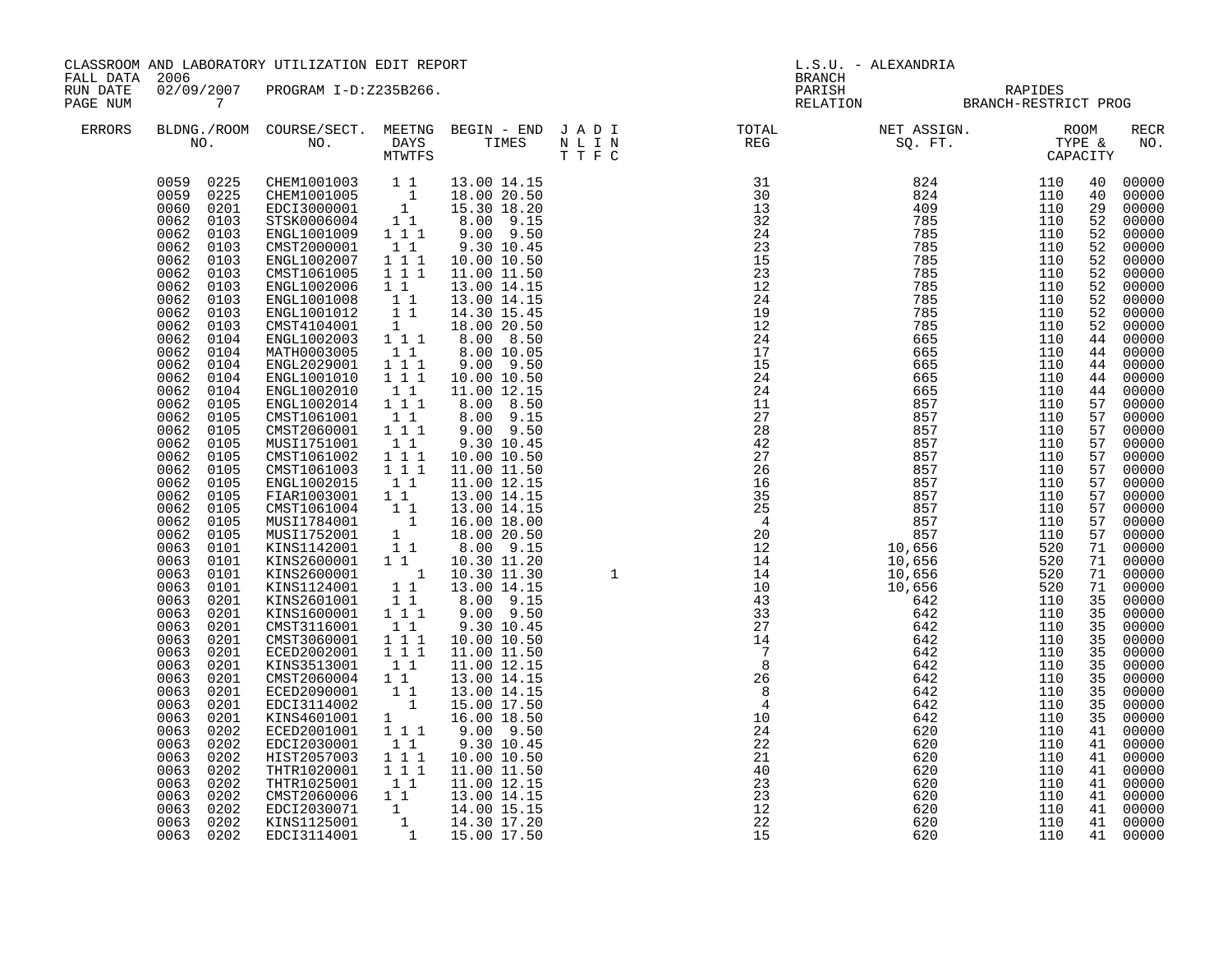CLASSROOM AND LABORATORY UTILIZATION EDIT REPORT LETTER SOLL AND SALL DATA ALEXANDRIA FALL DATA 2006 FALL DATA 2006 RUN DATE 02/09/2007 PROGRAM I-D:Z235B266. RUN DATE 02/09/2007 PROGRAM I-D:Z235B266.<br>PAGE NUM 8 RELATION BRANCH-RESTRICT PROGRAM SERIES AND RELATION BRANCH-RESTRICT PROGRAME ERRORS BLDNG./ROOM COURSE/SECT. MEETNG BEGIN - END J A D I TOTAL NET ASSIGN. ROOM RECR NO. NO. DAYS TIMES N L I N REG SQ. FT. TYPE & NO. MTWTFS T T F C CAPACITY 0063 0202 KINS1140A01 1 1 18.00 20.50 8 620 110 41 00000 0063 0202 KINS1340B01 1 1 18.00 20.50 1 3 620 110 41 00000 0063 0202 KINS2601002 1 18.00 20.50 33 620 110 41 00000 8 0063 0204 KINS1146001 1 1 9.30 10.45 25 1,720 520 11 00000 0063 0205 THTR2022001 1 1 14.30 15.45 7 2,856 210 29 00000 0063 0206 KINS1161001 1 1 1 11.00 11.50 1 1 1,720 520 11 00000 0063 0206 KINS1131001 1 1 13.15 14.30 5 1,720 520 11 00000 0063 0206 KINS1261001 1 18.00 20.50 2 1,720 520 11 00000 0065 0107 CMST2200001 1 5 93 310 1 00000 0065 0120 THTR2026001 1 7 95 310 1 00000 4 0065 0132 NURS2059A01 11 6.45 12.45 1 9 3,434 110 286 00000 4 0065 0132 NURS2059A02 11 6.45 12.45 1 1 9 3,434 110 286 00000 4 0065 0132 NURS2059A03 11 6.45 12.45 1 1 7 3,434 110 286 00000 4 0065 0132 NURS2059A04 11 6.45 12.45 1 1 8 3,434 110 286 00000 4 0065 0132 NURS2059A05 11 6.45 12.45 1 1 9 3,434 110 286 00000 4 0065 0132 NURS2059A06 11 6.45 12.45 1 1 8 3,434 110 286 00000 4 0065 0132 NURS2061B01 11 6.45 15.15 1 1 9 3,434 110 286 00000 4 0065 0132 NURS2061B02 11 6.45 15.15 1 1 9 3,434 110 286 00000 4 0065 0132 NURS2061B03 11 6.45 15.15 1 1 8 3,434 110 286 00000 4 0065 0132 NURS2061B04 11 6.45 15.15 1 1 9 3,434 110 286 00000 4 0065 0132 NURS2061B05 11 6.45 15.15 1 1 9 3,434 110 286 00000 0065 0132 NURS1014001 1 1 8.00 9.50 59 3,434 110 286 00000 9 0065 0132 NURS1014001 1 1 8.00 9.50 59 3,434 110 286 00000 0065 0132 NURS2057A01 1 1 10.00 11.50 50 3,434 110 286 00000 0065 0132 NURS2060B01 1 1 10.00 11.50 1 52 3,434 110 286 00000 0065 0132 NURS2080001 1 1 13.00 14.15 31 3,434 110 286 00000 0065 0132 NURS2048001 1 13.00 14.50 24 3,434 110 286 00000 4 0065 0207 NURS1021A01 11 6.45 12.45 1 10 715 110 47 00000 4 0065 0207 NURS1021A02 11 6.45 12.45 1 1 10 715 110 47 00000 4 0065 0207 NURS1021A03 11 6.45 12.45 1 1 10 715 110 47 00000 4 0065 0207 NURS1021A04 11 6.45 12.45 1 1 10 715 110 47 00000 4 0065 0207 NURS1021B01 11 6.45 12.45 1 1 8 715 110 47 00000 4 0065 0207 NURS1021B03 11 6.45 12.45 1 1 6 715 110 47 00000 4 0065 0207 NURS1021B04 11 6.45 12.45 1 1 8 715 110 47 00000 0065 0207 RADT1000001 1 9.00 9.50 26 715 110 47 00000 0065 0207 NURS1021A01 1 9.00 9.50 10 715 110 47 00000 0065 0207 NURS1021A02 1 9.00 9.50 1 10 715 110 47 00000 0065 0207 NURS1021A03 1 9.00 9.50 1 10 715 110 47 00000 0065 0207 NURS1021A04 1 9.00 9.50 1 10 715 110 47 00000 0065 0207 NURS1021B01 1 9.00 9.50 1 8 715 110 47 00000 0065 0207 NURS1021B03 1 9.00 9.50 1 6 715 110 47 00000 0065 0207 NURS1021B04 1 9.00 9.50 1 8 715 110 47 00000 0065 0207 HESC1004002 1 10.00 11.50 11 715 110 47 00000 0065 0207 NURS1004002 1 10.00 11.50 1 2 715 110 47 00000 0065 0207 NURS1020A01 11 10.00 11.50 40 715 110 47 00000 89 0065 0207 NURS1020A01 11 10.00 11.50 40 715 110 47 00000 8 0065 0207 NURS1020B01 1 10.00 11.50 1 22 715 110 47 00000 89 0065 0207 NURS1020B01 1 10.00 11.50 22 715 110 47 00000 0065 0207 NURS1020B01 1 10.00 11.50 22 715 110 47 00000 9 0065 0207 NURS1020B01 1 10.00 11.50 22 715 110 47 00000 0065 0207 RADT1000002 1 13.00 13.50 25 715 110 47 00000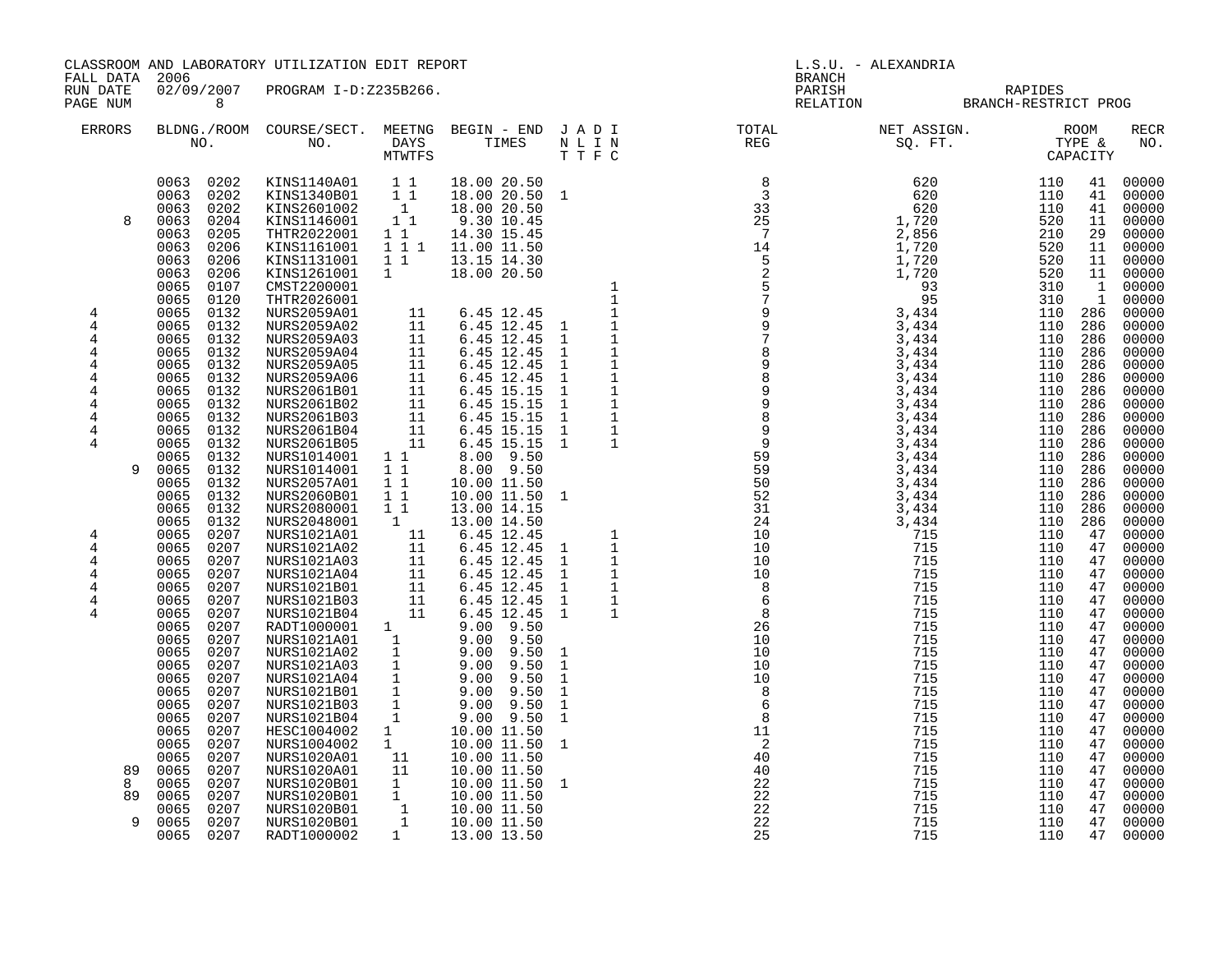CLASSROOM AND LABORATORY UTILIZATION EDIT REPORT NEWSLAMPHON NEWSLAMPHONE REPORT L.S.U. - ALEXANDRIA

FALL DATA 2006 BRANCH STATES AND STATES AND STATES AND STATES AND STATES AND BRANCH STATES AND STATES AND STATES AND STATES AND STATES AND STATES AND STATES AND STATES AND STATES AND STATES AND STATES AND STATES AND STATES

| FALL DATA<br>RUN DATE<br>PAGE NUM | 2006<br>02/09/2007                                             | PROGRAM I-D:Z235B266.                                                 |                          |                                                          |                         | PARISH       | <b>BRANCH</b><br>RELATION           | RAPIDES<br>BRANCH-RESTRICT PROG   |                              |                                  |  |  |
|-----------------------------------|----------------------------------------------------------------|-----------------------------------------------------------------------|--------------------------|----------------------------------------------------------|-------------------------|--------------|-------------------------------------|-----------------------------------|------------------------------|----------------------------------|--|--|
| <b>ERRORS</b>                     | BLDNG./ROOM<br>NO.                                             | COURSE/SECT.<br>NO.                                                   | MEETNG<br>DAYS<br>MTWTFS | BEGIN - END<br>TIMES                                     | JADI<br>NLIN<br>T T F C | TOTAL<br>REG | NET ASSIGN.<br>SO. FT.              | <b>ROOM</b><br>TYPE &<br>CAPACITY |                              | RECR<br>NO.                      |  |  |
|                                   | 0065<br>0207<br>0207<br>0065<br>0207<br>0065<br>0.000<br>00000 | HESC1004003<br>NURS1004003<br>HESC1002001<br><b><u>----000000</u></b> |                          | 13.00 14.50<br>13.00 14.50<br>15.00 17.50<br>10.00.00.50 |                         |              | 715<br>715<br>715<br>$\blacksquare$ | 110<br>110<br>1.1 <sub>0</sub>    | 47<br>47<br>47<br>$\sqrt{2}$ | 00000<br>00000<br>00000<br>00000 |  |  |

|        |              |              |              |                                          | <b>MTWTFS</b>                |                            | TTFC              |                      |                 |                |            | CAPACITY |                |
|--------|--------------|--------------|--------------|------------------------------------------|------------------------------|----------------------------|-------------------|----------------------|-----------------|----------------|------------|----------|----------------|
|        |              | 0065<br>0065 | 0207<br>0207 | HESC1004003<br>NURS1004003               | $\mathbf{1}$<br>$\mathbf{1}$ | 13.00 14.50<br>13.00 14.50 | 1                 |                      | 8<br>2          | 715<br>715     | 110<br>110 | 47<br>47 | 00000<br>00000 |
|        |              | 0065         | 0207         | HESC1002001                              | $\mathbf{1}$                 | 15.00 17.50                |                   |                      | 14              | 715            | 110        | 47       | 00000          |
|        |              | 0065         | 0207         | READ0003004                              | $\mathbf{1}$                 | 18.00 20.50                |                   |                      | 5               | 715            | 110        | 47       | 00000          |
|        |              | 0065         | 0207         | READ0005004                              | $\mathbf{1}$                 | 18.00 20.50                | 1                 |                      | 3               | 715            | 110        | 47       | 00000          |
| 4      |              | 0065         | 0208         | <b>NURS2046A01</b>                       | 11                           | 6.45 12.59                 |                   | $\mathbf 1$          | 9               | 683            | 110        | 45       | 00000          |
| 4      |              | 0065         | 0208         | <b>NURS2046A02</b>                       | 11                           | 6.45 12.59                 | 1                 | $1\,$                | 8               | 683            | 110        | 45       | 00000          |
| 4      |              | 0065         | 0208         | <b>NURS2046A03</b>                       | 11                           | 6.45 12.59                 | 1                 | $\mathbf 1$          | $7\phantom{.0}$ | 683            | 110        | 45       | 00000          |
| 4      |              | 0065         | 0208         | NURS2046B01                              | 11                           | 6.45 12.59                 | 1                 | $\mathbf 1$          | 10              | 683            | 110        | 45       | 00000          |
| 4      |              | 0065         | 0208         | <b>NURS2046B02</b>                       | 11                           | 6.45 12.59                 | 1                 | $\mathbf{1}$         | 10              | 683            | 110        | 45       | 00000          |
| 4      |              | 0065         | 0208         | <b>NURS2046B03</b>                       | 11                           | 6.45 12.59                 | $\mathbf{1}$      | $1\,$                | 9               | 683            | 110        | 45       | 00000          |
| 4      |              | 0065         | 0208         | NURS2046B04                              | 11                           | 6.45 12.59                 | 1                 | 1                    | 9               | 683            | 110        | 45       | 00000          |
|        |              | 0065         | 0208         | HESC1003001                              | 1                            | 9.50<br>9.00               |                   |                      | 25              | 683            | 110        | 45       | 00000          |
|        |              | 0065         | 0208         | NURS1003001                              | $\mathbf{1}$                 | 9.50<br>9.00               | $\mathbf{1}$      |                      | $\overline{4}$  | 683            | 110        | 45       | 00000          |
|        |              | 0065         | 0208         | <b>NURS2044A01</b>                       | 11                           | 10.00 11.50                |                   |                      | 33              | 683            | 110        | 45       | 00000          |
|        | 9            | 0065         | 0208         | NURS2044A01                              | 11                           | 10.00 11.50                |                   |                      | 33              | 683            | 110        | 45       | 00000          |
|        | 8            | 0065         | 0208         | NURS2044B01                              | 11                           | 10.00 11.50                | $\mathbf{1}$      |                      | 38              | 683            | 110        | 45       | 00000          |
|        | 89           | 0065         | 0208         | <b>NURS2044B01</b>                       | 11                           | 10.00 11.50                |                   |                      | 38              | 683            | 110        | 45       | 00000          |
|        |              | 0065         | 0208         | NURS1002001                              | $\mathbf{1}$                 | 11.00 11.50                |                   |                      | 23              | 683            | 110        | 45       | 00000          |
|        |              | 0065         | 0208         | NURS1010003                              | $\mathbf{1}$                 | 13.00 13.50                |                   |                      | 12              | 683            | 110        | 45       | 00000          |
|        |              | 0065         | 0208         | CMST2010001                              | 11                           | 13.00 14.15                |                   |                      | 23              | 683            | 110        | 45       | 00000          |
|        |              | 0065         | 0208         | HESC1007001                              | $\mathbf 1$                  | 17.00 20.00                |                   |                      | 9               | 683            | 110        | 45       | 00000          |
|        |              | 0065         | 0208         | INTR1321001                              | $\mathbf{1}$                 | 18.00 20.50                |                   |                      | 6               | 683            | 110        | 45       | 00000          |
|        |              | 0065         | 0208         | INTR1320001                              | $\mathbf{1}$                 | 18.00 20.50                |                   |                      | $7\overline{ }$ | 683            | 110        | 45       | 00000          |
| 4      |              | 0065<br>0065 | 0209<br>0209 | NURS1026A01<br><b>NURS1026A02</b>        | 11                           | 8.00 13.59<br>8.00 13.59   |                   | 1                    | 10<br>10        | 1,191<br>1,191 | 210<br>210 | 23<br>23 | 00000<br>00000 |
| 4<br>4 |              | 0065         | 0209         | <b>NURS1026A03</b>                       | 11<br>11                     | 8.00 13.59                 | 1<br>1            | $1\,$<br>$\mathbf 1$ | 10              | 1,191          | 210        | 23       | 00000          |
| 4      | 8            | 0065         | 0209         | <b>NURS1026B01</b>                       | 11                           | 8.00 13.59                 | $\mathbf{1}$      | $\mathbf{1}$         | 10              | 1,191          | 210        | 23       | 00000          |
| 4      | 8            | 0065         | 0209         | NURS1026B02                              | 11                           | 8.00 13.59                 | $\mathbf{1}$      | $\mathbf 1$          | 10              | 1,191          | 210        | 23       | 00000          |
|        | $\mathsf{R}$ | 0065         | 0209         | HESC1116001                              | $1\quad1$                    | 9.00 10.15                 | 1                 |                      | 13              | 1,191          | 210        | 23       | 00000          |
|        |              | 0065         | 0209         | HESC1115001                              | $1\quad1$                    | 10.30 11.45                |                   |                      | 10              | 1,191          | 210        | 23       | 00000          |
|        |              | 0065         | 0209         | HESC1102001                              | $\mathbf{1}$                 | 13.00 14.59                |                   |                      | 10              | 1,191          | 210        | 23       | 00000          |
| 4      |              | 0065         | 0220         | NURS1015001                              | $\mathbf{1}$                 | 8.00 13.59                 |                   | $\mathbf{1}$         | 9               | 1,168          | 210        | 23       | 00000          |
| 4      | 9            | 0065         | 0220         | NURS1015001                              | 1                            | 8.00 13.59                 |                   |                      | 9               | 1,168          | 210        | 23       | 00000          |
| 4      |              | 0065         | 0220         | NURS1015003                              | $\mathbf{1}$                 | 8.00 13.59                 | 1                 | $\mathbf 1$          | 10              | 1,168          | 210        | 23       | 00000          |
| 4      | 8            | 0065         | 0220         | NURS1015005                              | $\mathbf{1}$                 | 8.00 13.59                 | $\mathbf{1}$      |                      | 10              | 1,168          | 210        | 23       | 00000          |
| 4      |              | 0065         | 0220         | NURS1015002                              | 1                            | 8.00 13.59                 |                   | 1                    | 10              | 1,168          | 210        | 23       | 00000          |
| 4      |              | 0065         | 0220         | NURS1015004                              | $\mathbf{1}$                 | 8.00 13.59                 | 1                 | $\mathbf 1$          | 10              | 1,168          | 210        | 23       | 00000          |
| 4      | 9            | 0065         | 0220         | NURS1015004                              | $\mathbf 1$                  | 8.00 13.59                 |                   |                      | 10              | 1,168          | 210        | 23       | 00000          |
| 4      | 8            | 0065         | 0220         | NURS1015006                              | $\mathbf{1}$                 | 8.00 13.59                 | -1                | 1                    | 10              | 1,168          | 210        | 23       | 00000          |
| 4      |              | 0065         | 0221         | NURS2054A01                              | 11                           | 6.45 12.59                 |                   | $\mathbf 1$          | 10              | 656            | 110        | 43       | 00000          |
| 4      |              | 0065         | 0221         | <b>NURS2054A02</b>                       | 11                           | 6.45 12.59                 | $\mathbf{1}$      | $1\,$                | 9               | 656            | 110        | 43       | 00000          |
| 4      |              | 0065<br>0065 | 0221<br>0221 | <b>NURS2054A03</b><br><b>NURS2054A04</b> | 11<br>11                     | 6.45 12.59<br>6.45 12.59   | 1<br>$\mathbf{1}$ | 1<br>$\mathbf 1$     | 9<br>11         | 656<br>656     | 110<br>110 | 43<br>43 | 00000<br>00000 |
| 4<br>4 |              | 0065         | 0221         | <b>NURS2054B01</b>                       | 11                           | 6.45 12.59                 | 1                 | $\mathbf{1}$         | 8               | 656            | 110        | 43       | 00000          |
|        |              | 0065         | 0221         | NURS1025A01                              | 11                           | 8.00<br>9.50               |                   |                      | 30              | 656            | 110        | 43       | 00000          |
|        | 8            | 0065         | 0221         | NURS1025B01                              | 11                           | 9.50<br>8.00               | 1                 |                      | 36              | 656            | 110        | 43       | 00000          |
|        |              | 0065         | 0221         | NURS2053A01                              | 11                           | 10.00 11.50                |                   |                      | 38              | 656            | 110        | 43       | 00000          |
|        | 8            | 0065         | 0221         | <b>NURS2053B01</b>                       | 11                           | 10.00 11.50                | 1                 |                      | 33              | 656            | 110        | 43       | 00000          |
|        |              | 0065         | 0221         | NURS1010001                              | $\mathbf 1$                  | 11.00 11.50                |                   |                      | 9               | 656            | 110        | 43       | 00000          |
|        |              | 0065         | 0221         | HESC1400001                              | $\mathbf{1}$                 | 13.00 15.50                |                   |                      | 26              | 656            | 110        | 43       | 00000          |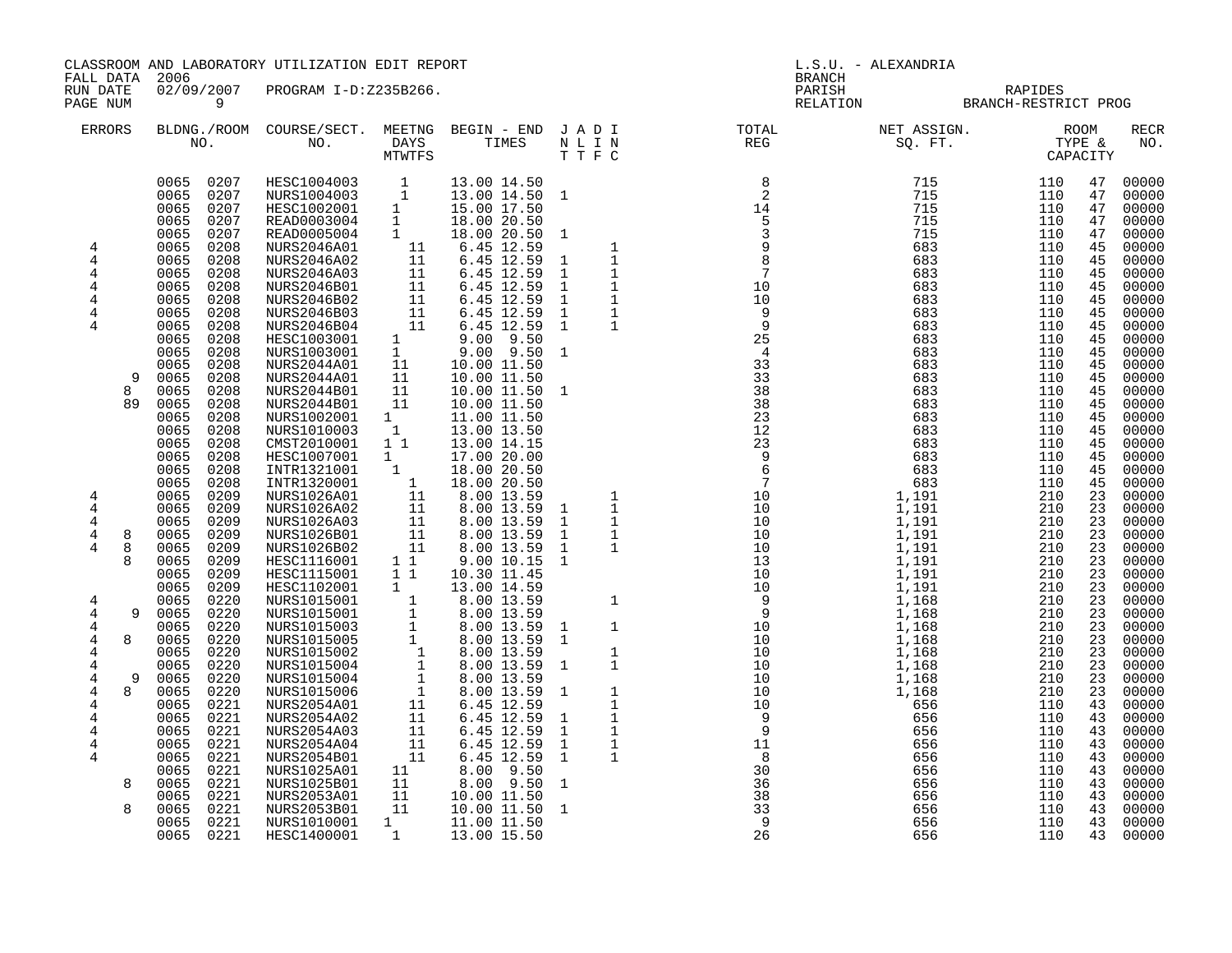| FALL DATA 2006       |                                                                                                                                                                                                                                                                                                                                                                                                                                                                                                                                                                                                                                                                                              | CLASSROOM AND LABORATORY UTILIZATION EDIT REPORT                                                                                                                                                                                                                                                                                                                                                                                                                                                                                                                                                                                                                                                                                                                                                                                                                                                                                                                                                                                                                              |                                                                                  |                                                                                                                                                                                                                                                                   |  | L.S.U. - ALEXANDRIA<br><b>BRANCH</b>                                                                                                                                                                                                                                                                                                                                                                                                           |                                                 |                                                                                                                                                                                                                                                                 |                                                                                                                                                                                                                                                                   |                                                                                                                                                                                                                                                                                                                                                                                                                                   |
|----------------------|----------------------------------------------------------------------------------------------------------------------------------------------------------------------------------------------------------------------------------------------------------------------------------------------------------------------------------------------------------------------------------------------------------------------------------------------------------------------------------------------------------------------------------------------------------------------------------------------------------------------------------------------------------------------------------------------|-------------------------------------------------------------------------------------------------------------------------------------------------------------------------------------------------------------------------------------------------------------------------------------------------------------------------------------------------------------------------------------------------------------------------------------------------------------------------------------------------------------------------------------------------------------------------------------------------------------------------------------------------------------------------------------------------------------------------------------------------------------------------------------------------------------------------------------------------------------------------------------------------------------------------------------------------------------------------------------------------------------------------------------------------------------------------------|----------------------------------------------------------------------------------|-------------------------------------------------------------------------------------------------------------------------------------------------------------------------------------------------------------------------------------------------------------------|--|------------------------------------------------------------------------------------------------------------------------------------------------------------------------------------------------------------------------------------------------------------------------------------------------------------------------------------------------------------------------------------------------------------------------------------------------|-------------------------------------------------|-----------------------------------------------------------------------------------------------------------------------------------------------------------------------------------------------------------------------------------------------------------------|-------------------------------------------------------------------------------------------------------------------------------------------------------------------------------------------------------------------------------------------------------------------|-----------------------------------------------------------------------------------------------------------------------------------------------------------------------------------------------------------------------------------------------------------------------------------------------------------------------------------------------------------------------------------------------------------------------------------|
| RUN DATE<br>PAGE NUM | 10                                                                                                                                                                                                                                                                                                                                                                                                                                                                                                                                                                                                                                                                                           | 02/09/2007 PROGRAM I-D:Z235B266.                                                                                                                                                                                                                                                                                                                                                                                                                                                                                                                                                                                                                                                                                                                                                                                                                                                                                                                                                                                                                                              |                                                                                  |                                                                                                                                                                                                                                                                   |  |                                                                                                                                                                                                                                                                                                                                                                                                                                                | PARISH RAPIDES<br>RELATION BRANCH-RESTRICT PROG |                                                                                                                                                                                                                                                                 |                                                                                                                                                                                                                                                                   |                                                                                                                                                                                                                                                                                                                                                                                                                                   |
| ERRORS               |                                                                                                                                                                                                                                                                                                                                                                                                                                                                                                                                                                                                                                                                                              |                                                                                                                                                                                                                                                                                                                                                                                                                                                                                                                                                                                                                                                                                                                                                                                                                                                                                                                                                                                                                                                                               |                                                                                  |                                                                                                                                                                                                                                                                   |  | $\begin{tabular}{lllllllllllllllllllll} \textsc{BLONG.} \textsc{F100M.} & \textsc{COURSE/SECT.} & \textsc{METNG.} & \textsc{BEGIN - END.} & \textsc{J A D I} & \textsc{DTATM E} & \textsc{NET ASSIGN.} & \textsc{ROOM} \\ \textsc{NO.} & \textsc{NO.} & \textsc{DAYS} & \textsc{TIMES} & \textsc{N L I N} & \textsc{REG} & \textsc{SEG} & \textsc{ST.} & \textsc{STF.} & \textsc{CTPACITY} \\ & \textsc{MTVTFS} & \textsc{T T F C} & \textsc{$ |                                                 |                                                                                                                                                                                                                                                                 |                                                                                                                                                                                                                                                                   | <b>RECR</b><br>NO.                                                                                                                                                                                                                                                                                                                                                                                                                |
| 8<br>8<br>8<br>8     | 0065<br>0222<br>0065<br>0222<br>0065<br>0222<br>0065<br>0222<br>0065<br>0222<br>0065<br>0226<br>0068<br>0102<br>0068<br>0102<br>0068<br>0102<br>0068<br>0102<br>0068<br>0102<br>0068<br>0102<br>0068<br>0102<br>0068<br>0102<br>0068<br>0102<br>0068<br>0102<br>0068<br>0102<br>0068<br>0104<br>0068<br>0104<br>0068<br>0104<br>0068<br>0104<br>0068<br>0104<br>0068<br>0104<br>0068<br>0104<br>0068<br>0104<br>0068<br>0104<br>0068<br>0104<br>0068<br>0104<br>0068<br>0104<br>0068<br>0107<br>0068<br>0107<br>0068<br>0107<br>0068<br>0107<br>0068<br>0107<br>0093<br>0107<br>0093<br>0107<br>0093<br>0107<br>0093<br>0107<br>0093<br>0107<br>0093<br>0108<br>0093<br>0108<br>0093<br>0108 | 0065 0221 HESC1400002 1 13.00 15.50<br>0065 0222 RADT1001001 1 8.00 9.50<br>0065 0222 RADT2005001 1 8.00 9.50<br>0065 0222 RADT1002001 1 10.00 11.50<br>0.00 11.50<br>NURS1004001 1 10.00 11.50<br>NURS1006001 1 13.00 15.50<br>ENGL2084001 1 14.30 15.45<br>HESC1005001 1<br>HESC1005001 1<br>EDC14300001 1<br>EDC13200001 1 1<br>=DCI4300001 1 8.30 11.20<br>EDCI4100001 1 10.30 12.20<br>EDCI3127001 1 12.30 14.20<br>EDCI3500001 1 13.00 15.30<br>$\begin{tabular}{l c c c} \texttt{EDC13500001} & 1 & 1 & 13.00 & 15.30 \\ \texttt{EDC13127001} & 1 & 13.00 & 15.50 \\ \texttt{SPED4702001} & 1 & 16.00 & 16.50 \\ \texttt{EDC14800001} & 1 & 16.00 & 18.50 \\ \texttt{ECED2002002} & 1 & 16.00 & 18.50 \\ \texttt{SPED3702001} & 1 & 17.00 & 18.50 \\ \texttt{ED$<br>EDCI2700002 1 16.00 18.50<br>EDCI2700002 1 17.00 19.50<br>EDCI2700001 1 1 9.00 10.20<br>ENGL2031001 1 1<br>ECON2010001 1 1<br>EDCI4100001 1<br>EDCI4900001 1<br>FIAR2881001 1 1 1<br>FIAR2882001 111<br>FIAR1848001<br>FIAR2879001<br>FIAR2271001 1 1<br>FIAR1001002<br>FIAR1001001<br>BIOL1201001 | $1\quad1$<br>11<br>$\overline{1}$ $\overline{1}$ $\overline{1}$<br>11<br>$1 1 1$ | 16.00 18.50<br>8.00 8.50<br>8.30 10.20<br>8.30 10.59<br>8.30 11.20<br>$9.00$ $10.20$<br>$9.30$ $10.45$<br>11.00 12.15<br>12.30 15.20<br>13.00 15.00<br>8.00 9.50<br>8.00 9.50<br>13.00 15.45<br>13.00 15.45<br>15.45 17.50<br>8.00 8.50<br>8.00 9.15<br>9.00 9.50 |  | $\begin{array}{cccccccc} \text{N} & \text{N} & \text{N} & \text{N} & \text{N} & \text{N} & \text{N} & \text{N} & \text{N} & \text{N} & \text{N} & \text{N} & \text{N} & \text{N} & \text{N} & \text{N} & \text{N} & \text{N} & \text{N} & \text{N} & \text{N} & \text{N} & \text{N} & \text{N} & \text{N} & \text{N} & \text{N} & \text{N} & \text{N} & \text{N} & \text{N} & \text{N} & \text{N} & \text{N} & \text{N} & \text$               |                                                 | $\begin{array}{cccc} 600&600&\\ 600&600&\\ 488&488&\\ 488&488&\\ 488&488&\\ 1852&2&2\\ 52&22&\\ 52&21&\\ 21&21&\\ 21&21&\\ 3&110&110&\\ 110&110&\\ 110&110&\\ 110&110&\\ 110&110&\\ 110&110&\\ 110&110&\\ 110&110&\\ 110&110&\\ 110&110&\\ 110&110&\\ 110&110&$ | 43<br>43<br>43<br>43<br>43<br>43<br>43<br>43<br>6<br>9<br>9<br>9<br>$\overline{9}$<br>9<br>9<br>9<br>9<br>9<br>40<br>40<br>40<br>40<br>40<br>40<br>40<br>40<br>40<br>40<br>40<br>40<br>28<br>28<br>28<br>28<br>28<br>45<br>45<br>45<br>45<br>45<br>72<br>72<br>72 | 00000<br>00000<br>00000<br>00000<br>00000<br>00000<br>00000<br>00000<br>43 00000<br>00000<br>00000<br>00000<br>9 00000<br>9 00000<br>00000<br>00000<br>00000<br>00000<br>00000<br>00000<br>00000<br>00000<br>00000<br>00000<br>00000<br>00000<br>00000<br>00000<br>00000<br>00000<br>00000<br>00000<br>00000<br>00000<br>00000<br>00000<br>00000<br>00000<br>00000<br>00000<br>00000<br>00000<br>00000<br>00000<br>00000<br>00000 |
|                      | 0093<br>0108<br>0093<br>0108<br>0093<br>0108<br>0102 0111<br>0102 0111                                                                                                                                                                                                                                                                                                                                                                                                                                                                                                                                                                                                                       | BIOL1201002<br>FIAR4423001 111<br>CJUS1107001<br>MATH1021002<br>MATH1431001                                                                                                                                                                                                                                                                                                                                                                                                                                                                                                                                                                                                                                                                                                                                                                                                                                                                                                                                                                                                   | 1 1 1<br>$1 1 1$                                                                 | $9.00$ $9.50$ 1<br>11.00 11.50<br>1 1 11.00 12.15<br>8.00 8.50<br>1 1 9.30 10.45                                                                                                                                                                                  |  |                                                                                                                                                                                                                                                                                                                                                                                                                                                |                                                 |                                                                                                                                                                                                                                                                 | 72<br>72<br>24<br>24                                                                                                                                                                                                                                              | 00000<br>00000<br>72 00000<br>00000<br>00000                                                                                                                                                                                                                                                                                                                                                                                      |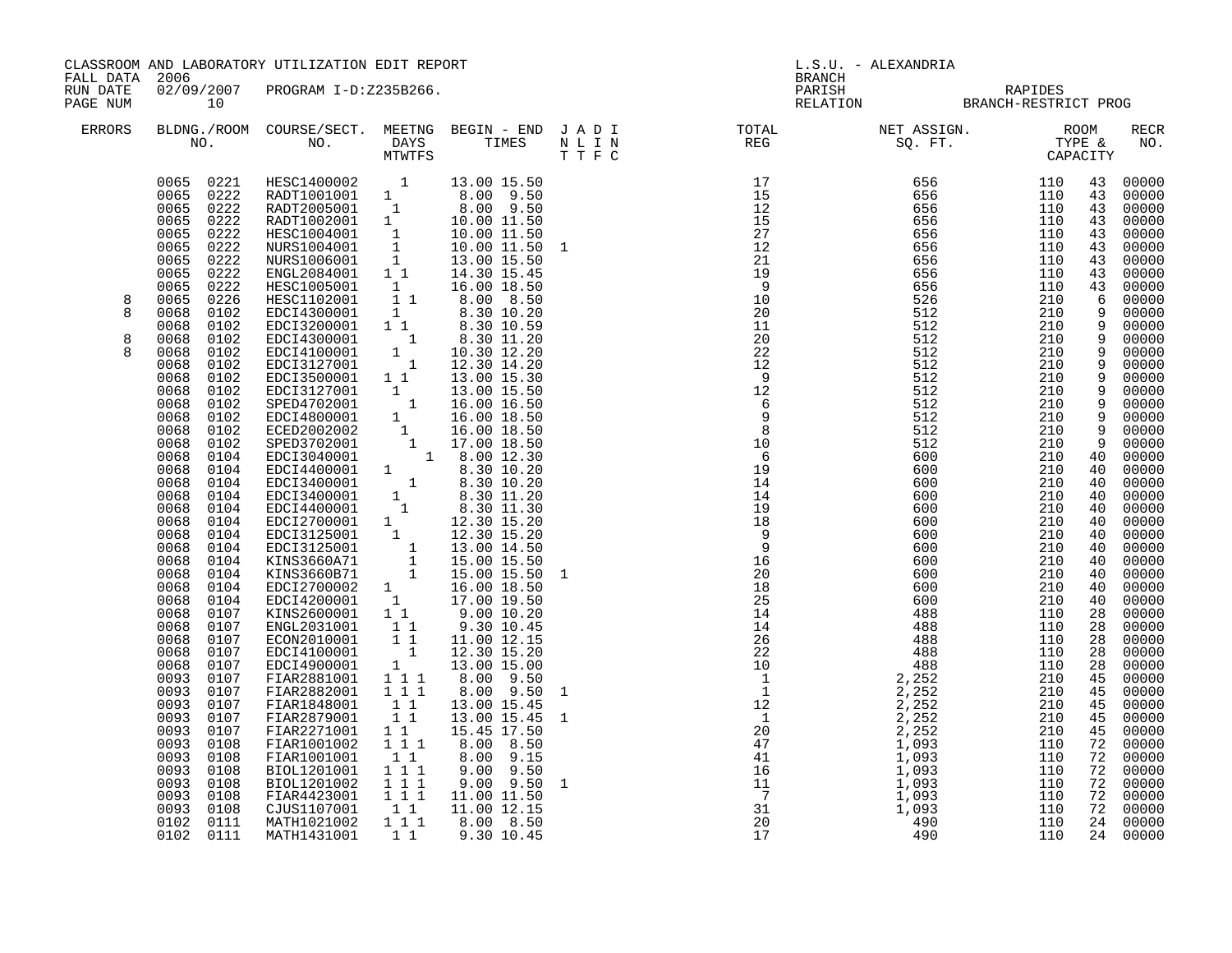| FALL DATA<br>RUN DATE<br>PAGE NUM | 2006<br>02/09/2007 | CLASSROOM AND LABORATORY UTILIZATION EDIT REPORT<br>PROGRAM I-D:Z235B266. |                          |                      |                         |                     | L.S.U. - ALEXANDRIA<br><b>BRANCH</b><br>PARISH<br>RELATION | RAPIDES<br>BRANCH-RESTRICT PROG   |             |
|-----------------------------------|--------------------|---------------------------------------------------------------------------|--------------------------|----------------------|-------------------------|---------------------|------------------------------------------------------------|-----------------------------------|-------------|
| <b>ERRORS</b>                     | BLDNG./ROOM<br>NO. | COURSE/SECT.<br>NO.                                                       | MEETNG<br>DAYS<br>MTWTFS | BEGIN - END<br>TIMES | JADI<br>NLIN<br>T T F C | TOTAL<br><b>REG</b> | NET ASSIGN.<br>SO. FT.                                     | <b>ROOM</b><br>TYPE &<br>CAPACITY | RECR<br>NO. |
|                                   | 0102               | MATH2057001                                                               |                          | 13.00 14.15          |                         |                     | 490                                                        |                                   | 00000       |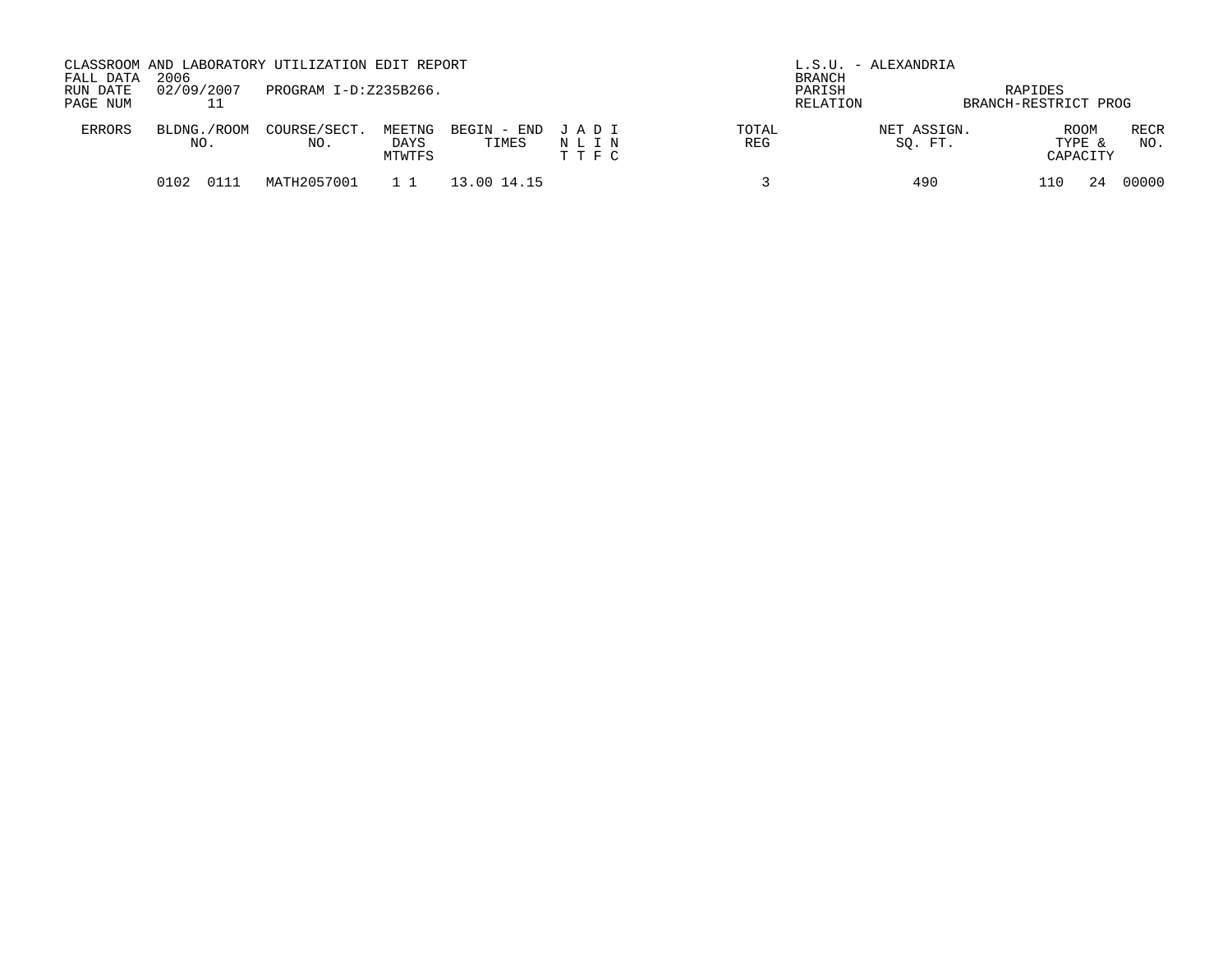## E R R O R P A G E L.S.U. - ALEXANDRIA

- ERROR 1 CLASS AND LABORATORY UTILIZATION FILE DOES NOT MATCH WITH BLDGS AND ROOMS FILE. THE ROOM, BUILDING, AND CLASS FILES MUST ALL MATCH. IF THE ROOM NUMBER ON THE UTILIZATION IS CORRECT, THE ROOM SHOULD TO BE ADDED TO THE ROOM FILE.
- ERROR 2 THERE SHOULD BE AT LEAST ONE ENTRY IN THE DAYS-OF-WEEK-COURSE-MEETS FIELD.
- ERROR 3 BEGIN-END-TIME FIELDS MUST BE BETWEEN 06.00 AND 23.00
- ERROR 4 WARNING CLASS TIME EXCEEDS 5 HOURS. 43

- ERROR 5 ROOM TYPE INVALID FOR TEACHING CLASS, CLASSES CANNOT BE SCHEDULED IN ROOMS DESIGNATED AS CIRCULATION, CUSTODIAL OR MECHANICAL.
- ERROR 7 THE TOTAL REGISTRANTS FIELD MUST NOT BE BLANK OR ZEROS

| ERROR 8 | - WARNING - EXCEEDS THE CAPACITY OF THE ROOM BY 50% (IF THIS IS A JOINT CLASS ITS REGISTRANTS ARE INCLUDED).           |  |
|---------|------------------------------------------------------------------------------------------------------------------------|--|
|         | PLEASE CHECK THE CAPACITY OF THE ROOM AS IT APPEARS ON THE ROOM FILE.                                                  |  |
|         |                                                                                                                        |  |
|         | ERROR 9 - UNLESS THERE IS A JOINT CLASS, ALTERNATE WEEKS OR INCONSISTENT MEETING TIMES, THERE SHOULD BE NO DUPLICATES. |  |

| TOTAL ERRORS (INCLUDING WARNINGS)                                                                                                   | 68               |
|-------------------------------------------------------------------------------------------------------------------------------------|------------------|
| TOTAL NUMBER OF RECORDS READ<br>TOTAL NUMBER OF RECORDS ACCEPTED FOR SPACE UTILIZATION COMPUTATION<br>NUMBER OF JOINT-CLASS RECORDS | 511<br>489<br>90 |
| NUMBER OF ALTERATE WEEKS RECORDS                                                                                                    |                  |
| NUMBER OF DIFFERENT TIMES RECORDS                                                                                                   |                  |
| NUMBER OF INCONSISTENT RECORDS                                                                                                      |                  |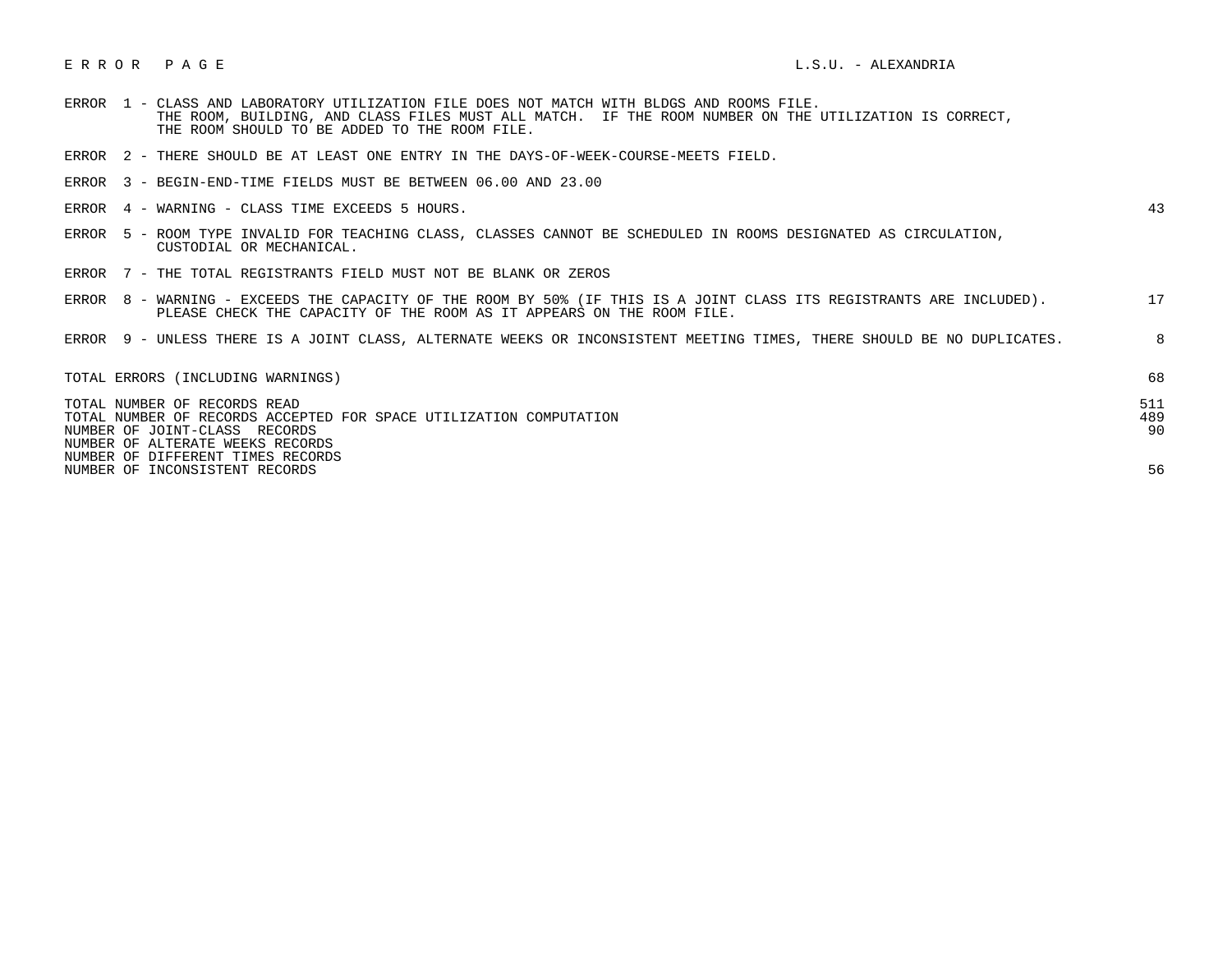|                                                                                      | DAY USE         | NIGHT USE       | тотаь           |
|--------------------------------------------------------------------------------------|-----------------|-----------------|-----------------|
|                                                                                      | $(0600 - 1700)$ | $(1700 - 2300)$ | $(0600 - 2300)$ |
| *CLASSROOM FACILITIES                                                                |                 |                 |                 |
| TOTAL NUMBER OF ROOMS                                                                |                 |                 | 39              |
| TOTAL NUMBER OF STATIONS (CAPACITY)                                                  |                 |                 | 2169            |
| WEEKLY STUDENT CONTACT HOURS                                                         | 21736           | 2349            | 24085           |
| WEEKLY TOTAL OF ROOMS AVAILABLE - COUNTED IN HALF HOUR INCREMENTS                    | 3510            | 1950            | 5460            |
| WEEKLY TOTAL OF ROOMS IN USE - COUNTED IN HALF HOUR INCREMENTS                       | 2086            | 256             | 2342            |
| WEEKLY TOTAL OF STUDENT STATIONS AVAILABLE - COUNTED IN HALF HOUR INCREMENTS         | 195210          | 108450          | 303660          |
| WEEKLY TOTAL OF STATIONS AVAILABLE IN ROOMS IN USE - COUNTED IN HALF HOUR INCREMENTS | 130178          | 13216           | 143394          |
| WEEKLY TOTAL OF STATIONS IN USE - COUNTED IN HALF HOUR INCREMENTS                    | 43473           | 4698            | 48171           |
| PERCENT OF ROOMS IN USE TO ROOMS AVAILABLE                                           | 59.4            | 13.1            | 42.9            |
| PERCENT OF STATIONS IN USE TO STATIONS AVAILABLE                                     | 22.3            | 4.3             | 15.9            |
| PERCENT OF STATIONS IN USE TO STATIONS AVAILABLE IN OCCUPIED ROOMS                   | 33.4            | 35.5            | 33.6            |
|                                                                                      | DAY USE         | NIGHT USE       | TOTAL           |
|                                                                                      | $(0600 - 1700)$ | $(1700 - 2300)$ | $(0600 - 2300)$ |
| CLASSROOM                                                                            |                 |                 |                 |
| TOTAL NUMBER OF ROOMS                                                                |                 |                 | 39              |
| TOTAL NUMBER OF STATIONS (CAPACITY)                                                  |                 |                 | 2169            |
| WEEKLY STUDENT CONTACT HOURS                                                         | 21736           | 2349            | 24085           |
| WEEKLY TOTAL OF ROOMS AVAILABLE - COUNTED IN HALF HOUR INCREMENTS                    | 3510            | 1950            | 5460            |
| WEEKLY TOTAL OF ROOMS IN USE - COUNTED IN HALF HOUR INCREMENTS                       | 2086            | 256             | 2342            |
| WEEKLY TOTAL OF STUDENT STATIONS AVAILABLE - COUNTED IN HALF HOUR INCREMENTS         | 195210          | 108450          | 303660          |
| WEEKLY TOTAL OF STATIONS AVAILABLE IN ROOMS IN USE - COUNTED IN HALF HOUR INCREMENTS | 130178          | 13216           | 143394          |
| WEEKLY TOTAL OF STATIONS IN USE - COUNTED IN HALF HOUR INCREMENTS                    | 43473           | 4698            | 48171           |
| PERCENT OF ROOMS IN USE TO ROOMS AVAILABLE                                           | 59.4            | 13.1            | 42.9            |
| PERCENT OF STATIONS IN USE TO STATIONS AVAILABLE                                     | 22.3            | 4.3             | 15.9            |
| PERCENT OF STATIONS IN USE TO STATIONS AVAILABLE IN OCCUPIED ROOMS                   | 33.4            | 35.5            | 33.6            |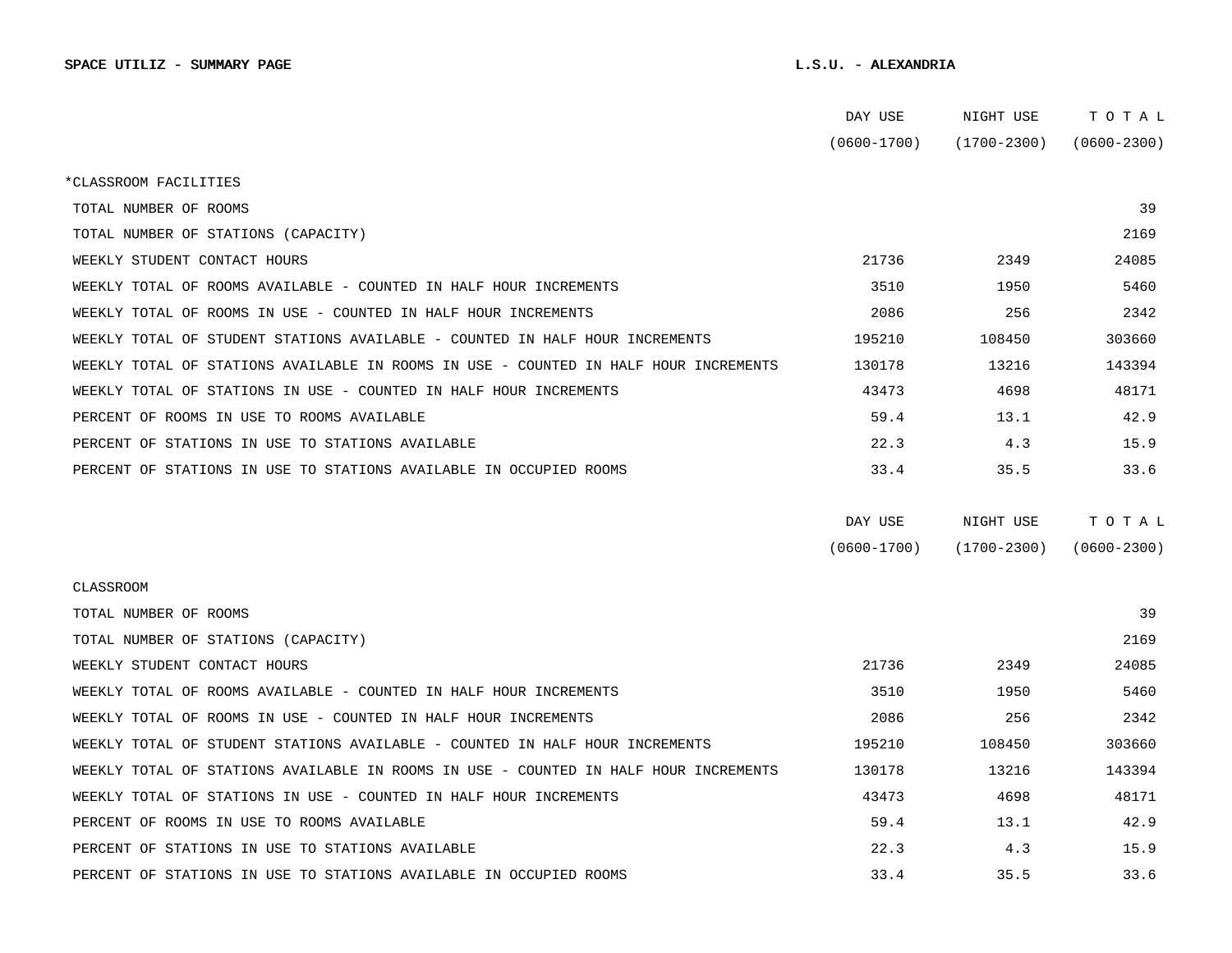|                                                                                      | DAY USE         | NIGHT USE       | ТОТАЬ           |
|--------------------------------------------------------------------------------------|-----------------|-----------------|-----------------|
|                                                                                      | $(0600 - 1700)$ | $(1700 - 2300)$ | $(0600 - 2300)$ |
| *LABORATORY FACILITIES                                                               |                 |                 |                 |
| TOTAL NUMBER OF ROOMS                                                                |                 |                 | 33              |
| TOTAL NUMBER OF STATIONS (CAPACITY)                                                  |                 |                 | 685             |
| WEEKLY STUDENT CONTACT HOURS                                                         | 4323            | 564             | 4887            |
| WEEKLY TOTAL OF ROOMS AVAILABLE - COUNTED IN HALF HOUR INCREMENTS                    | 2970            | 1650            | 4620            |
| WEEKLY TOTAL OF ROOMS IN USE - COUNTED IN HALF HOUR INCREMENTS                       | 594             | 68              | 662             |
| WEEKLY TOTAL OF STUDENT STATIONS AVAILABLE - COUNTED IN HALF HOUR INCREMENTS         | 61650           | 34250           | 95900           |
| WEEKLY TOTAL OF STATIONS AVAILABLE IN ROOMS IN USE - COUNTED IN HALF HOUR INCREMENTS | 16910           | 1668            | 18578           |
| WEEKLY TOTAL OF STATIONS IN USE - COUNTED IN HALF HOUR INCREMENTS                    | 8646            | 1128            | 9774            |
| PERCENT OF ROOMS IN USE TO ROOMS AVAILABLE                                           | 20.0            | 4.1             | 14.3            |
| PERCENT OF STATIONS IN USE TO STATIONS AVAILABLE                                     | 14.0            | 3.3             | 10.2            |
| PERCENT OF STATIONS IN USE TO STATIONS AVAILABLE IN OCCUPIED ROOMS                   | 51.1            | 67.6            | 52.6            |
|                                                                                      | DAY USE         | NIGHT USE       | TOTAL           |
|                                                                                      | $(0600 - 1700)$ | $(1700 - 2300)$ | $(0600 - 2300)$ |
| CLASS LABORATORY                                                                     |                 |                 |                 |
| TOTAL NUMBER OF ROOMS                                                                |                 |                 | 24              |
| TOTAL NUMBER OF STATIONS (CAPACITY)                                                  |                 |                 | 590             |
| WEEKLY STUDENT CONTACT HOURS                                                         | 4323            | 564             | 4887            |
| WEEKLY TOTAL OF ROOMS AVAILABLE - COUNTED IN HALF HOUR INCREMENTS                    | 2160            | 1200            | 3360            |
| WEEKLY TOTAL OF ROOMS IN USE - COUNTED IN HALF HOUR INCREMENTS                       | 594             | 68              | 662             |
| WEEKLY TOTAL OF STUDENT STATIONS AVAILABLE - COUNTED IN HALF HOUR INCREMENTS         | 53100           | 29500           | 82600           |
| WEEKLY TOTAL OF STATIONS AVAILABLE IN ROOMS IN USE - COUNTED IN HALF HOUR INCREMENTS | 16910           | 1668            | 18578           |
| WEEKLY TOTAL OF STATIONS IN USE - COUNTED IN HALF HOUR INCREMENTS                    | 8646            | 1128            | 9774            |
| PERCENT OF ROOMS IN USE TO ROOMS AVAILABLE                                           | 27.5            | 5.7             | 19.7            |
| PERCENT OF STATIONS IN USE TO STATIONS AVAILABLE                                     | 16.3            | 3.8             | 11.8            |
| PERCENT OF STATIONS IN USE TO STATIONS AVAILABLE IN OCCUPIED ROOMS                   | 51.1            | 67.6            | 52.6            |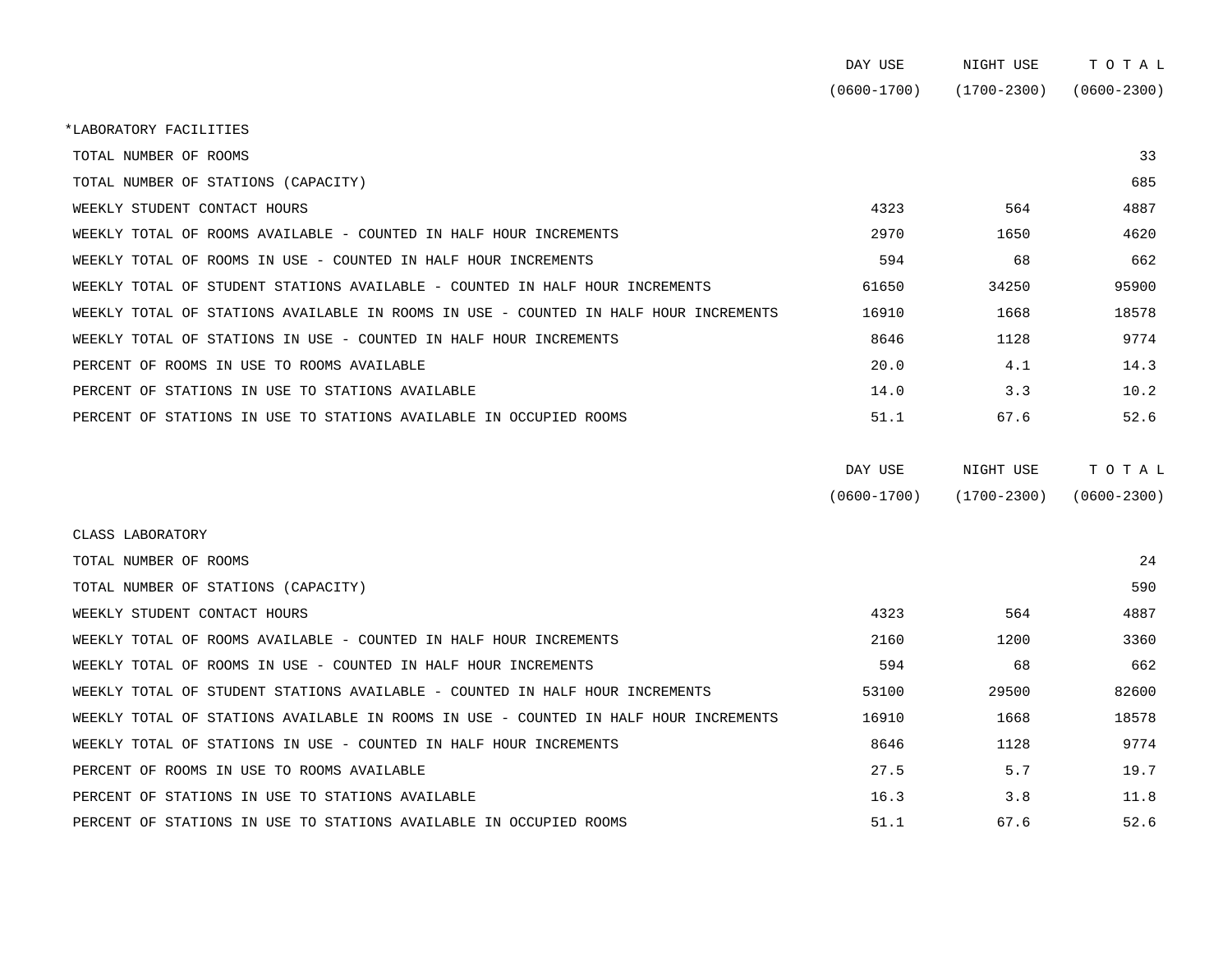|                                                                                      | DAY USE         | NIGHT USE       | TOTAL           |  |
|--------------------------------------------------------------------------------------|-----------------|-----------------|-----------------|--|
|                                                                                      | $(0600 - 1700)$ | $(1700 - 2300)$ | $(0600 - 2300)$ |  |
| *RESEARCH/NONCLASS LAB.                                                              |                 |                 |                 |  |
| TOTAL NUMBER OF ROOMS                                                                |                 |                 | $\overline{2}$  |  |
| TOTAL NUMBER OF STATIONS (CAPACITY)                                                  |                 |                 | 11              |  |
| WEEKLY STUDENT CONTACT HOURS                                                         |                 | 39              | 39              |  |
| WEEKLY TOTAL OF ROOMS AVAILABLE - COUNTED IN HALF HOUR INCREMENTS                    | 180             | 100             | 280             |  |
| WEEKLY TOTAL OF ROOMS IN USE - COUNTED IN HALF HOUR INCREMENTS                       |                 | 6               | 6               |  |
| WEEKLY TOTAL OF STUDENT STATIONS AVAILABLE - COUNTED IN HALF HOUR INCREMENTS         | 990             | 550             | 1540            |  |
| WEEKLY TOTAL OF STATIONS AVAILABLE IN ROOMS IN USE - COUNTED IN HALF HOUR INCREMENTS |                 | 60              | 60              |  |
| WEEKLY TOTAL OF STATIONS IN USE - COUNTED IN HALF HOUR INCREMENTS                    |                 | 78              | 78              |  |
| PERCENT OF ROOMS IN USE TO ROOMS AVAILABLE                                           | $\cdot$ 0       | 6.0             | 2.1             |  |
| PERCENT OF STATIONS IN USE TO STATIONS AVAILABLE                                     | $\cdot$ 0       | 14.2            | 5.1             |  |
| PERCENT OF STATIONS IN USE TO STATIONS AVAILABLE IN OCCUPIED ROOMS                   | $\cdot$ 0       | 130.0           | 130.0           |  |
|                                                                                      |                 |                 |                 |  |
|                                                                                      | DAY USE         | NIGHT USE       | TOTAL           |  |
|                                                                                      | $(0600 - 1700)$ | $(1700 - 2300)$ | $(0600 - 2300)$ |  |
| *SPECIAL USE FACILITIES                                                              |                 |                 |                 |  |
| TOTAL NUMBER OF ROOMS                                                                |                 |                 | 5               |  |
| TOTAL NUMBER OF STATIONS (CAPACITY)                                                  |                 |                 | 136             |  |
| WEEKLY STUDENT CONTACT HOURS                                                         | 240             | 6               | 246             |  |
| WEEKLY TOTAL OF ROOMS AVAILABLE - COUNTED IN HALF HOUR INCREMENTS                    | 450             | 250             | 700             |  |
| WEEKLY TOTAL OF ROOMS IN USE - COUNTED IN HALF HOUR INCREMENTS                       | 36              | 6               | 42              |  |
| WEEKLY TOTAL OF STUDENT STATIONS AVAILABLE - COUNTED IN HALF HOUR INCREMENTS         | 12240           | 6800            | 19040           |  |
| WEEKLY TOTAL OF STATIONS AVAILABLE IN ROOMS IN USE - COUNTED IN HALF HOUR INCREMENTS | 1476            | 66              | 1542            |  |
| WEEKLY TOTAL OF STATIONS IN USE - COUNTED IN HALF HOUR INCREMENTS                    | 480             | 12              | 492             |  |
| PERCENT OF ROOMS IN USE TO ROOMS AVAILABLE                                           | 8.0             | 2.4             | 6.0             |  |
| PERCENT OF STATIONS IN USE TO STATIONS AVAILABLE                                     | 3.9             | $\cdot$ 2       | 2.6             |  |
| PERCENT OF STATIONS IN USE TO STATIONS AVAILABLE IN OCCUPIED ROOMS                   | 32.5            | 18.2            | 31.9            |  |